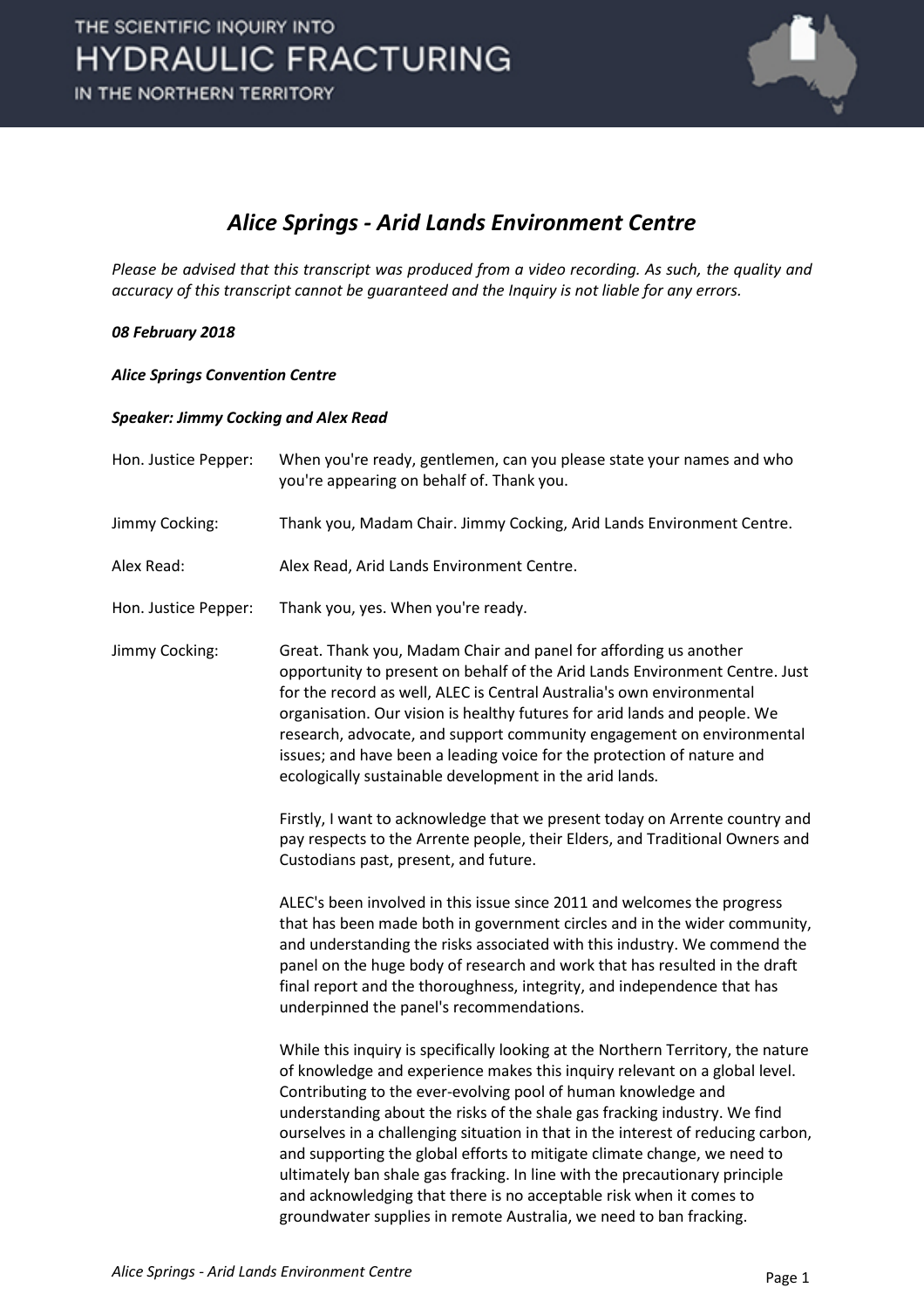

The whole concept of acceptable risk is subjective and is ultimately placed best and dependent on the local community and the people being subjected to the risk. The impacts of fracking are irreversible and as the old adage that comes from the US gas fields, "Once you frack you can't go back." ALEC disagrees with the conclusions of the report that we can adequately mitigate the risk. ALEC's position is unchanged and the moratorium should remain in place because it poses an unacceptable risk to our land, water, and air.

There is no level of acceptable risk to water, and no acceptable level of contribution to climate when the science is firm on its conclusion that the vast majority of fossil fuel reserves must stay in the ground. ALEC's position on maintaining the moratorium is supported by most Territorians and particularly here in Alice Spring where almost two-thirds of Alice Spring's residents are reported being opposed to shale gas fracking in palms. Also in line with community sentiment, local governments have also expressed concerns about potential impacts on groundwater reserves. Amelioration of risk can only occur if the regulator has the information available to assess the risk prior to permitting an activity. This is the major deficit in the report.

The amelioration of risk can only occur at the exploration phase. Fracking is part of the exploration phase. If it is only assessed at the production phase then the underground damage has already been done. This is relevant to Traditional Owners, Native Title Holders, Pastoralist, and Territorians reliant on groundwater. How can anyone accept the risk and engage in negotiations on an even playing field when the information is not available or considered until the production phase. It's too bad if you've signed on at the expiration phase with a Native Title Act and Freehold Title State that you agreed to exploration and it's binding and therefore you've agreed to the production phase. The report sets a new standard and provides strong guidance for the environmental policymakers and regulators currently undergoing the most substantial environmental regulatory reform since self-government started 40 years ago.

ALEC supports the regulation of petroleum activities per the NT government's proposed regulatory reforms as opposed to establishing a specific regulatory body. The strategic regional environmental and baseline assessment process, described as world leading, however, it is not compelled to be done prior to exploration when the initial fracking process is being conducted and we feel that the entire document can be compromised by that fact.

Social licence is earned and not paid for though it does come at a cost. The shale gas fracking industry may never get social licence to operate in the Northern Territory and that will make this issue a political one for many years. The only chance that the industry has is to accept the communities desire to have faith in a regulatory system. The current system is inadequate. We all know that. The implementation of the inquiries recommendations will go some way to ameliorating community concerns. However, the door is open without making adequate precautions and that means getting the regulatory framework and mechanisms in place to reduce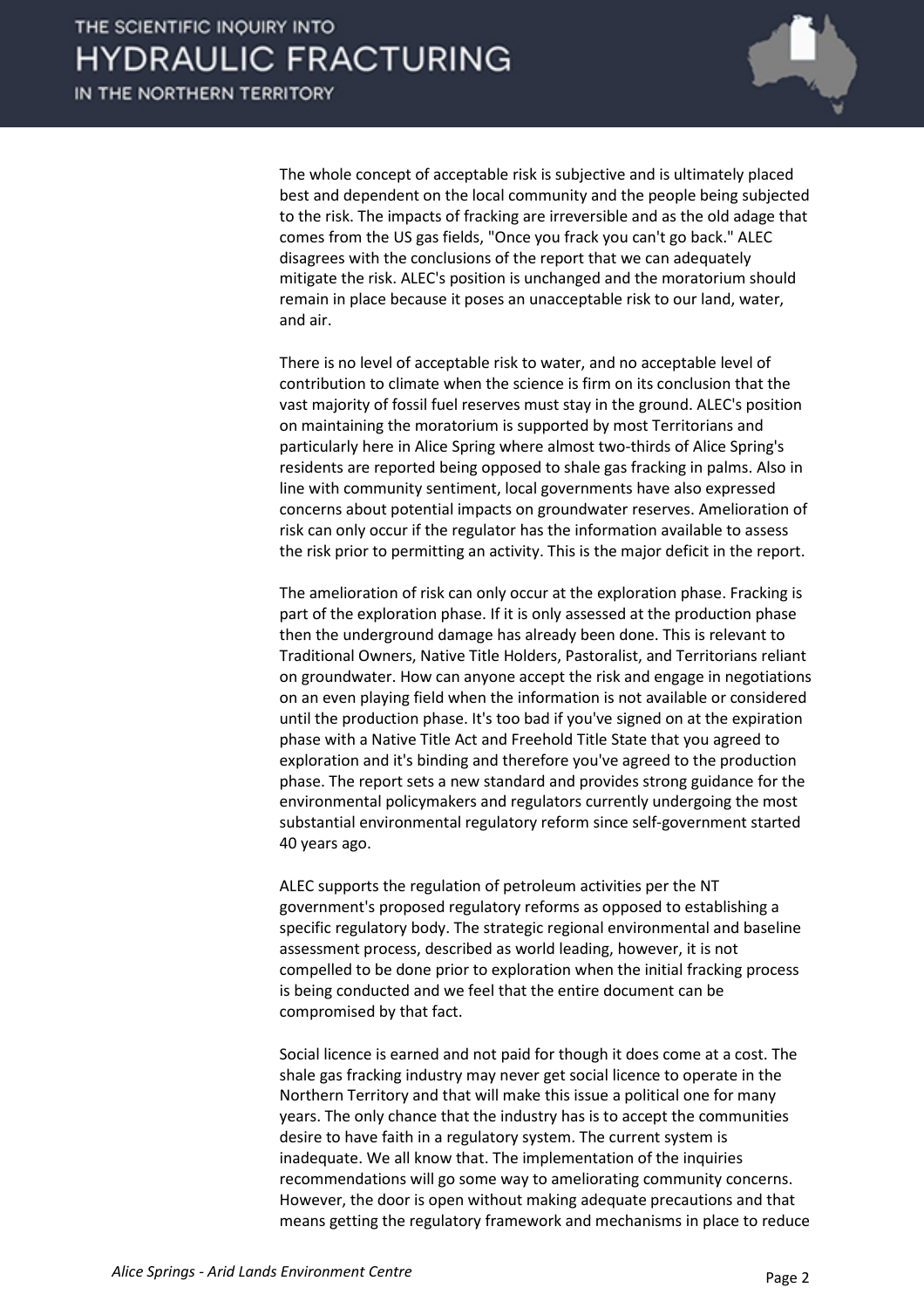

the risk at exploration phase and ensuring that that risk is not born by the community or the government in the medium to long-term. This industry will never get a green light by the community.

Exploration in mining is different than shale gas exploration. Therefore, exploration for shale gas should be treated differently. We urge the panel to reinforce the fact that risk is unacceptable until these measures are implemented and applicable to the exploration phase and not apply only at the production phase. From here Alex is going to go into much more detail about the issues highlighted.

Alex Read: The work of the panel today is commendable and you have identified the full multitude of risks and threats posed by this onshore gas industry. We fully support regulatory reforms including merits review and increased judicial review as well as reversing the burden of proof in contamination. However, we fundamentally disagree on three points.

> First is with the notion of an acceptable risk. The reasoning behind what is acceptable has not been made clear. Secondly, the panel has failed in considering the concept of prevention, instead focusing only on mitigation. Finally, the report fails to support the premise of the ultimate conclusion by suggesting regulatory reform does not have to occur prior to exploration activities.

> Your recommendation that risks can be adequately mitigated is based on the belief that regulatory reform is going to be implemented prior to the start of production. But there are a host of risks identified in the report that are very much present at the exploration stage. It is not clear how the panel has decided that a risk is acceptable. What is meant by risk reduced to an acceptable level? I understand the risk matrix and the process of determining low, medium or high but translating this into acceptable has not been made clear. It would be valuable if in the final report it is made clear how medium risk or low-risk becomes acceptable. A conclusion of acceptable risk is ultimate a political position.

> The report is one of the most comprehensive out of all literature on the debate of fracking. It will go some way to substantiating global discussions and national discussions but it is not the same as providing for a social licence to operate. The report fails to acknowledge the scale and strength of community opposition. It is important to remind mindful of the ongoing existence of community opposition that will not be exhausted by the findings in this report. They are lead to environmental values of stewardship that are not consistent with the development of an industry that exacerbates climate change and risks integrity of water resources. Simply put, we never see pro-fracking rallies in the NT or Australia.

> Communities are declaring themselves gas field free and this movement will only grow. Many Territorians believe that this industry is inherently incompatible with the realities of life in the NT and it is good to see this has been acknowledged in the work of the panel through the acknowledgment of the importance of no-go zones. So, there is an understanding, at a certain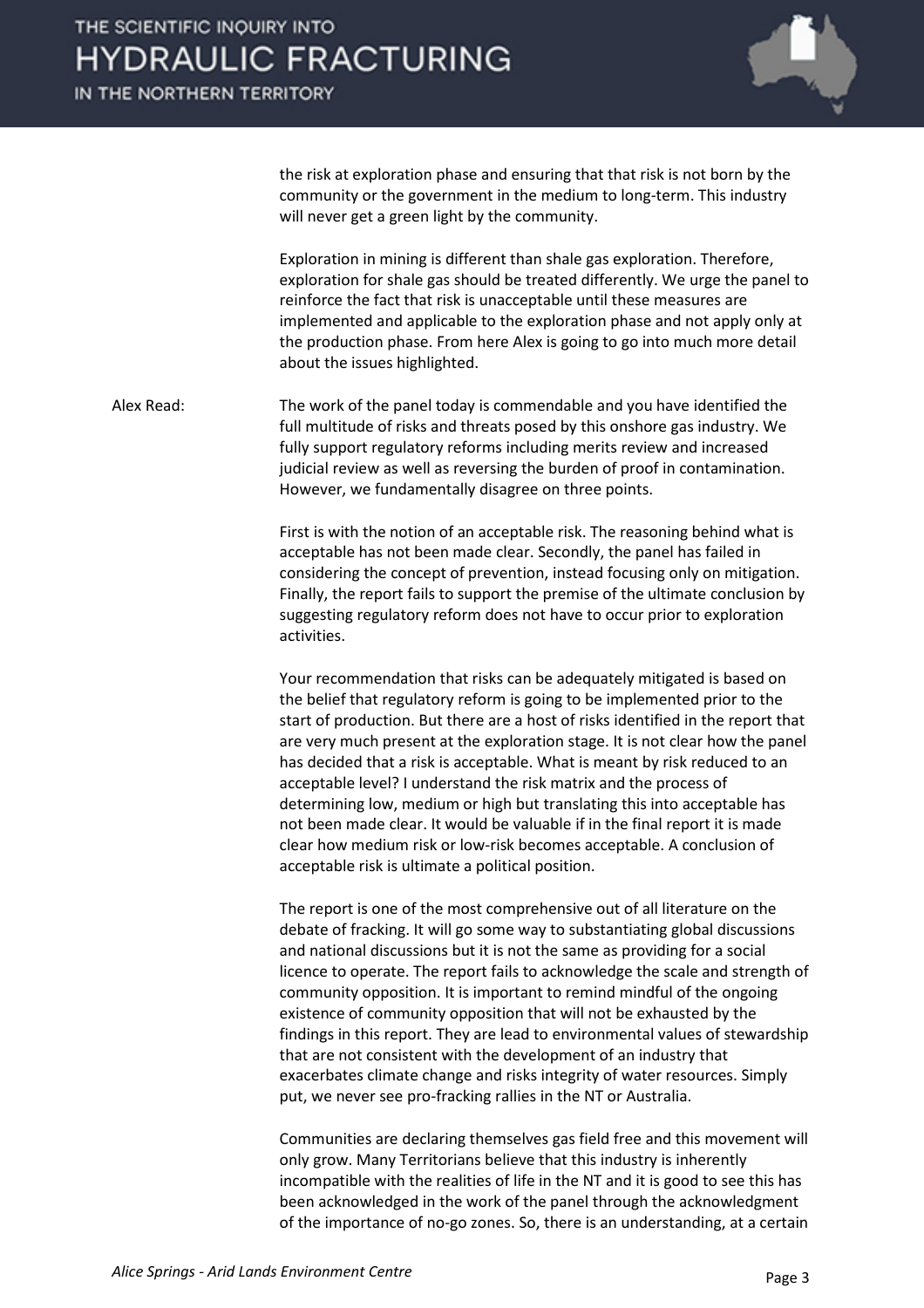

level, that no amount of mitigation will make the industry safe and accepted.

I would just like to make a point about this comparison between environmental and community groups and the concerns raised by gas companies. It suggests that there is often an equal interest on both sides, that the ideological interests of community and environmental groups is equal to what the financial interests could be gained from gas companies. A comprehensive study into this issue in the US has documented incidents of compromised conclusions because of concealed links with industry. Profracking scholarship is often industry led and lacking in scientific rigour. Research institutes in partnership with industry have been producing studies of questionable validity because of ties to industry; conclusions similar to what we have been suggested by the industry in Australia. Such as a report from 2011 in New York, which concluded the report demonstrates without ambiguity that state regulation coupled with improvements in industry practises results in a low-risk environmental event. This is published by a pro-industry shale gas organisation that claimed it was peer-reviewed but this claim was subsequently withdrawn.

What I am suggesting here is that companies are able to exploit their supposed authority from technical expertise to patronise community concerns as being unscientific. They have superior resources both financial and political to control how information is perceived. This has led to deliberate brainwashing. What do concerned citizens community groups have to gain by being opposed to the industry? Pressure and criticism levelled at environmental groups is not warranted considering companies are escaping unscathed while making allegations against extreme leftists and eco-terrorists. Claims that fracking does not pose an acceptable risk should be carefully scrutinised if they have industry funding. Financial conflicts of interests are more likely to arrive at certain conclusions.

I would now like to move on to the chapter on climate and emissions. This chapter is highly complex and highly detailed and I recognise that it was very difficult for the panel to arrive at the figures that they have been made. The case has been clearly made to you, substantiated by the most up to date science, that the vast majority fossil fuels must stay in the ground. Reject the justification for gas as a cleaner fuel as the immediacy of the issues leaves us no time for a transition fossil fuel. Evidence also given to the inquiry also undermines the argument that emissions savings are made from gas if fugitive emissions are factored into this.

Each resource that is uncovered is undermining our ability to transition away from fossil fuels. The time is now to leave resources in the ground to solidify this transition that is already well underway. The chapter says there is little control over the downstream emissions, which is simply neglecting the possibility of the do-nothing scenario while a do-nothing scenario was considered in the economic assessment.

An increase of emissions of 5% in Australia is considered low to moderate but the consequence is recognised as low. This decision is inconsistent with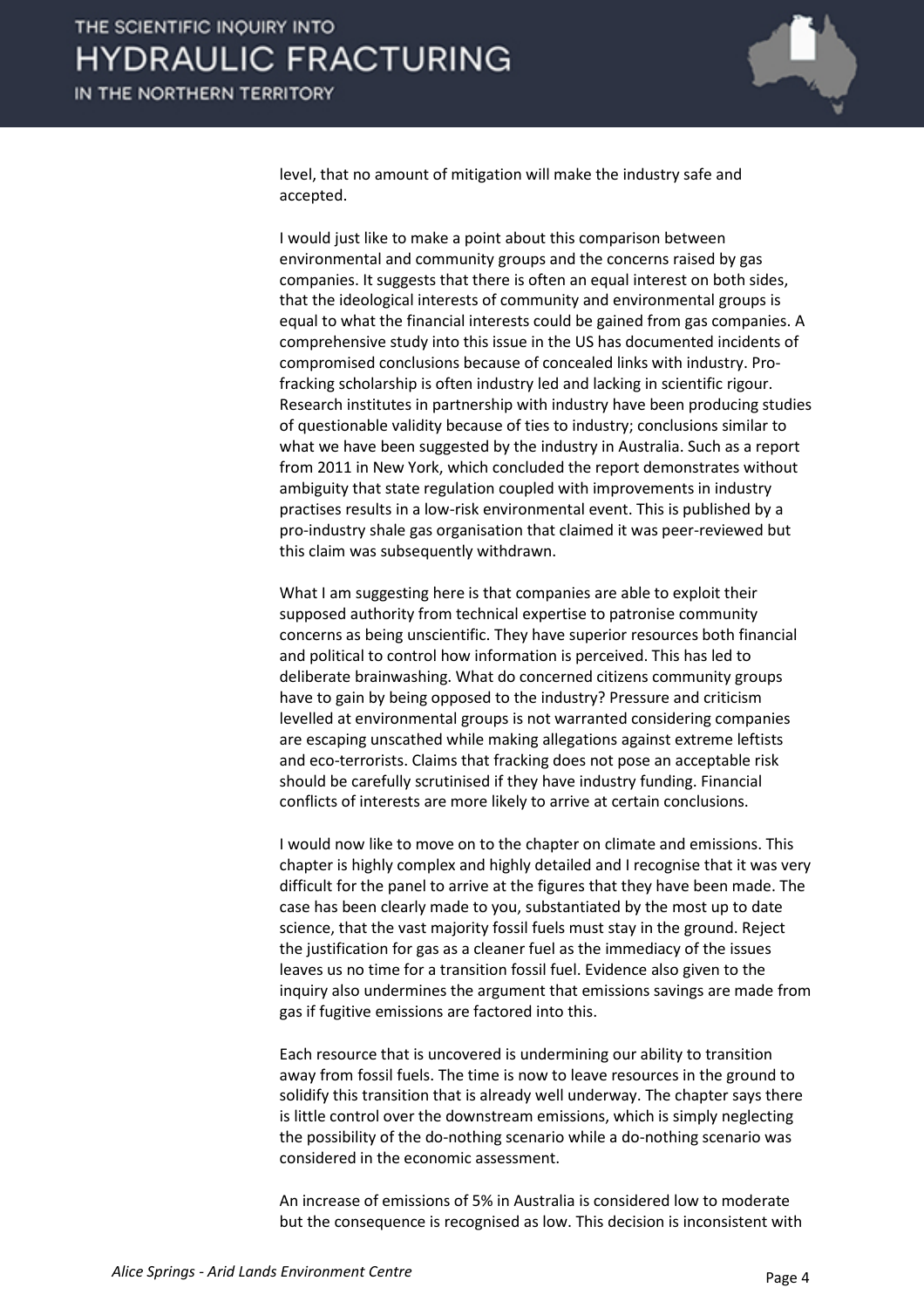

what we know. How is an increase in global emissions of low consequence when we know that the rate of warming is leading to catastrophic consequences? It is not clear how the figure of .1% of global emissions was decided as the environmental objective. It seems like an arbitrary decision in the report and this hasn't been referenced to any policy objectives or any political or public interest input. A 5% increase in Australian emissions effectively creates the need for a 10% reduction in other areas if we are to meet our obligations international law. At what point do we start saying no to the exploitation of fossil fuel reserves?

The report has said there is a global increase of 10 megatons a year from methane but new research published using data from NASA has identified a fatal shortfall in this calculation; to show that fossil fuel production contributes an additional 17 megatons of methane a year. Fossil fuels could contribute within the range of 12 to 19 megatons of this increase. This means that the report has drastically underestimated the contribution of fossil fuel methane emissions to ambient methane concentrations. Now, this has implications for the .2% contribution of warming that is understood to be contributed from this industry and it also undermines the assumption of 1.5% global warming as being incorrect. So, I suggest these numbers need to be revised acknowledging this study.

It shows that methane emissions are thus rising sharply. Biogenic sources are harder to mitigate and quantify especially because a majority share is an enteric fermentation and rise from developing countries. According to the principle of common by differentiated responsibilities under international law, Australia should take it upon itself to have a greater responsibility to reduce methane emissions even if it is not the largest player in the methane emissions globally.

Further research is required to understand the interaction of field-based research and site-specific measurements. It is good to see that this has been acknowledged in the final report but the question is how confident can we be in these levels that have been concluded by the panel if there is still such a big range of uncertainty because of the bottom down or top approaches to methane emissions.

Baseline monitoring of methane in the soil and atmosphere needs to be undertaken before any production occurs. Production of gas occurs at the exploration stage so those baseline studies must be conducted prior to the lifting of any moratorium. For this reason, we oppose recommendation 9.3; it must be before exploration. It should also be extended beyond a year in order to gain an accurate understanding of seasonal fluxes in methane including wildfires, which vary a lot in the NT.

The best practise code must be developed prior to the approval of any exploration activities. This is absolutely vital as any flaring or venting occurring through appraisal or production testing will compromise the integrity of any ambient air concentrations thus compromising the ability to gain an accurate baseline concentration. If exploration activity commences without baseline assessments through the SREBA then ambient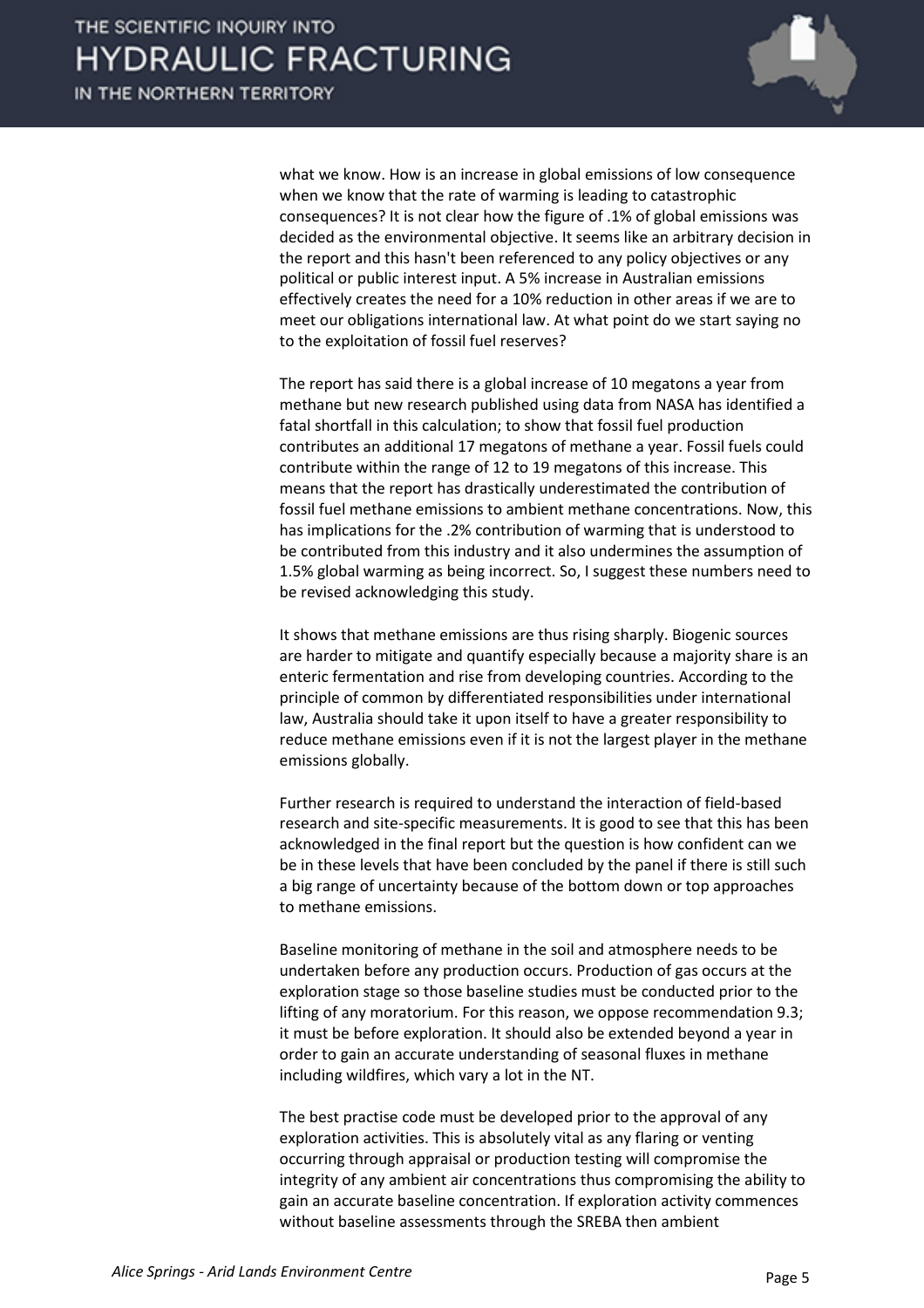

concentrations are compromised. This section could do with a recommendation of a climate change policy that includes an emissions reduction target otherwise there is simply no benchmark from which to assess compliance of minimum standards.

If the comparison is going to be made with fugitive to global carbon then the emissions from total use, including combustion, should be factored into Australia's emissions responsibilities. Ultimately we are urging the panel to make this clear and report that all recommendations must be implemented in full otherwise there will be no guarantee on the ability to mitigate risk to an acceptable level. Each recommendation is a necessary condition of adequate mitigation. It is vital that companies cannot keep exploring under the current system, which does not have community confidence.

I would like to briefly touch on the discussion of health and social issues. The draft final report notes that much of the evidence concerning health risks is incomplete or mixed. However new research published in January of this year has shown a strong correlation between increased hospitalizations for circulatory and respiratory conditions for air pollution while it has not demonstrated a causal connection with fracking. The increase is directly correlated with increase in CSG operations in Queensland.

It is noted the need for more comprehensive studies to determine= the cause of relationships here. It demonstrates that health research around fracking is still in its infancy but suggests current controls and emissions standards are not adequate to protect people from risks of exposure to air pollutants. We do not need to permit exploration here to solidify our understanding of the links between fracking and human health. We do not need to take further risk to confirm what we understand. It also pointed out that distance isn't the largest factor in showing a relationship between emissions and health impacts. One of the most important points to take from this research is that health impacts are still largely undocumented and there's still a higher degree of uncertainty about the connection between world PAN emissions and health implications. It is an evolving area of knowledge so that this point is not possible to know it definitively. Human health risk assessments must be prepared prior to exploration.

Social impact assessment. Just quoting, the attitudes and opinions of the public towards fracking should go towards determining if there is a social licence, if not how to gain one. The assumption inherent in this is that the industry deserves one. The question was never posed if they had one how it should be taken away or broken. The biggest issue with this assessment from our perspective is that the assessment risk that was ... The issue was this, is that it identified community concern as a risk that was to be managed. Community concern is not a risk to be managed. Community concern is a legitimate reaction to perceptions of harm. The community is not to be managed.

The assessment did not consider the social ramifications of a polluted resource or a family killed in a collision involving fracking operations. It read like a blueprint for how to gain a social licence. It was the impression of a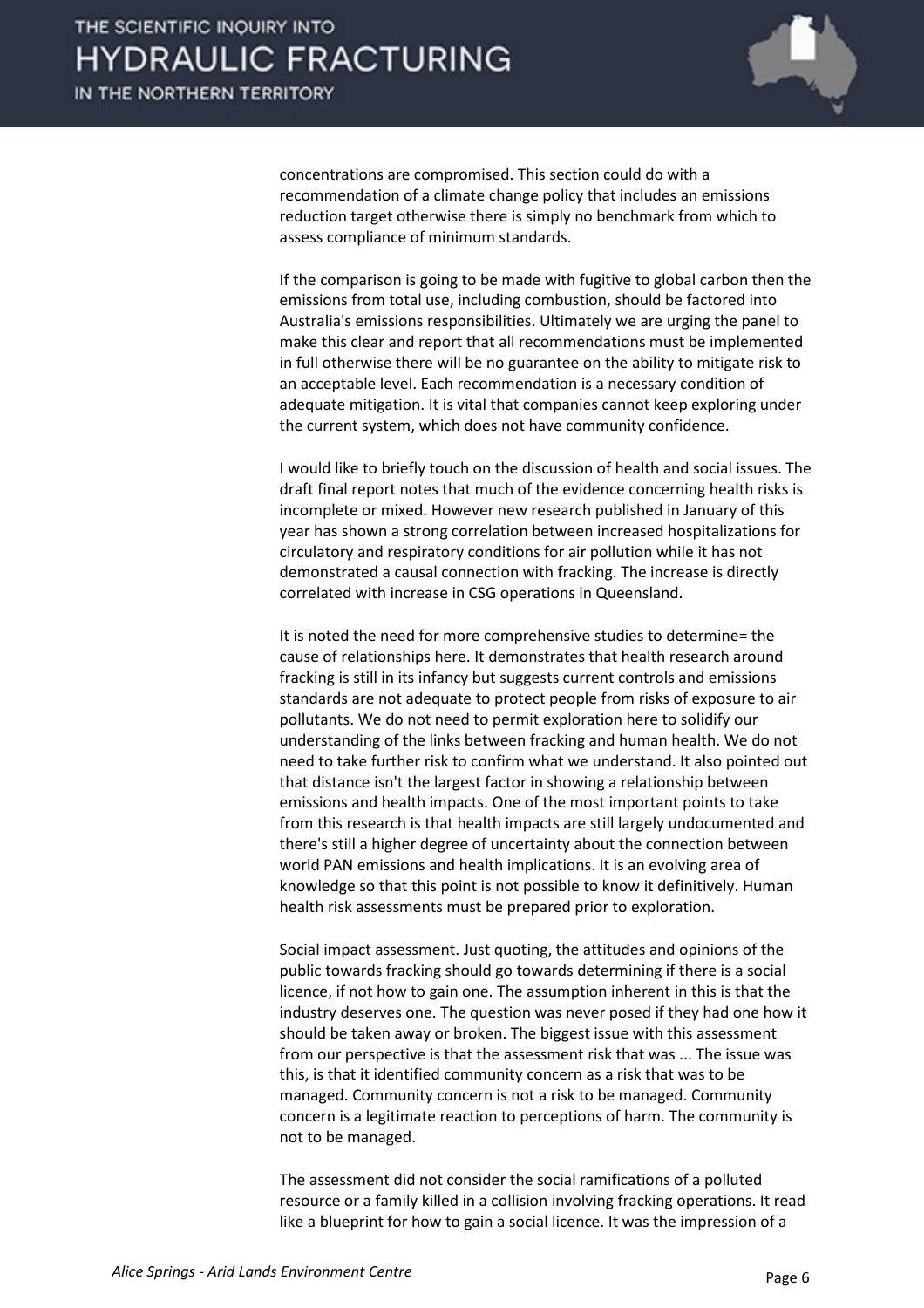

fate accompli by not getting an assessment of public opinion. We are already seeing resistance by gas companies to regulatory reform as I've heard in the last few days in the presentations. A social licence to operate does not exist at the moment and it is unlikely to be gained while companies continue to evade reform at the exploration stage.

In this next section, I want to draw out the issues of ambiguity regarding production and exploration that has become a core issue of recent presentations. Simply put, exploration is fracking. Appraisal production testing, venting and flaring all suggest gas is produced during the exploration phase. It is good to see that the panel has excepted that there is little public confidence in the current regulatory system and that in its current form it is inadequate to regulate this industry.

This acknowledgment needs to be explicitly connected to exploration activities. It is not clear why the report would allow for exploration to continue under the current regime prior to implementing reforms at the production phase. The implication of this logically is that there will be unmitigated risks during exploration. The key point here is that the implication of the recommendations is that risks can only be adequately mitigated if all recommendations are implemented in full but once exploration has been completed the ability for new information such as baseline studies, to determine production applications, is almost nonexistent.

Recommendation 14.16 to repeal the schedule and include active regulating seismic surveys drilling again must be made before production. Seismic work is mainly exploration and those surveys can occur largely unregulated. The recommendation regarding fit and proper person test must be applied to exploration. There is a risk from companies who do not demonstrate due diligence at the exploration stage as you have heard in the video from Lucy Creek. Due diligence must be conducted at the exploration stage.

Is it important to make an assessment upfront whether than later on down the track? The key request today then is that you make an explicit recommendation that all recommendations are implemented in full prior to exploration approvals. Without making this explicit there is room to pick and choose recommendations, which will compromise the work of the inquiry in suggesting risks can be adequately mitigated to an acceptable level. If one fails, they all fall. Each is a necessary condition.

A recommendation to explicitly ignore a reform process are already underway as it ties in with most of the regulatory suggestions. This needs to create a direct link for policy implementations. Recommendations need to address how no-go zones are going to be established over areas with preexisting and active exploration permits. Otherwise, this recommendation is meaningless. The SREBA must be completed prior to exploration because it informs the identification of high conservation areas. We must know these high conservation areas before exploration activities begin.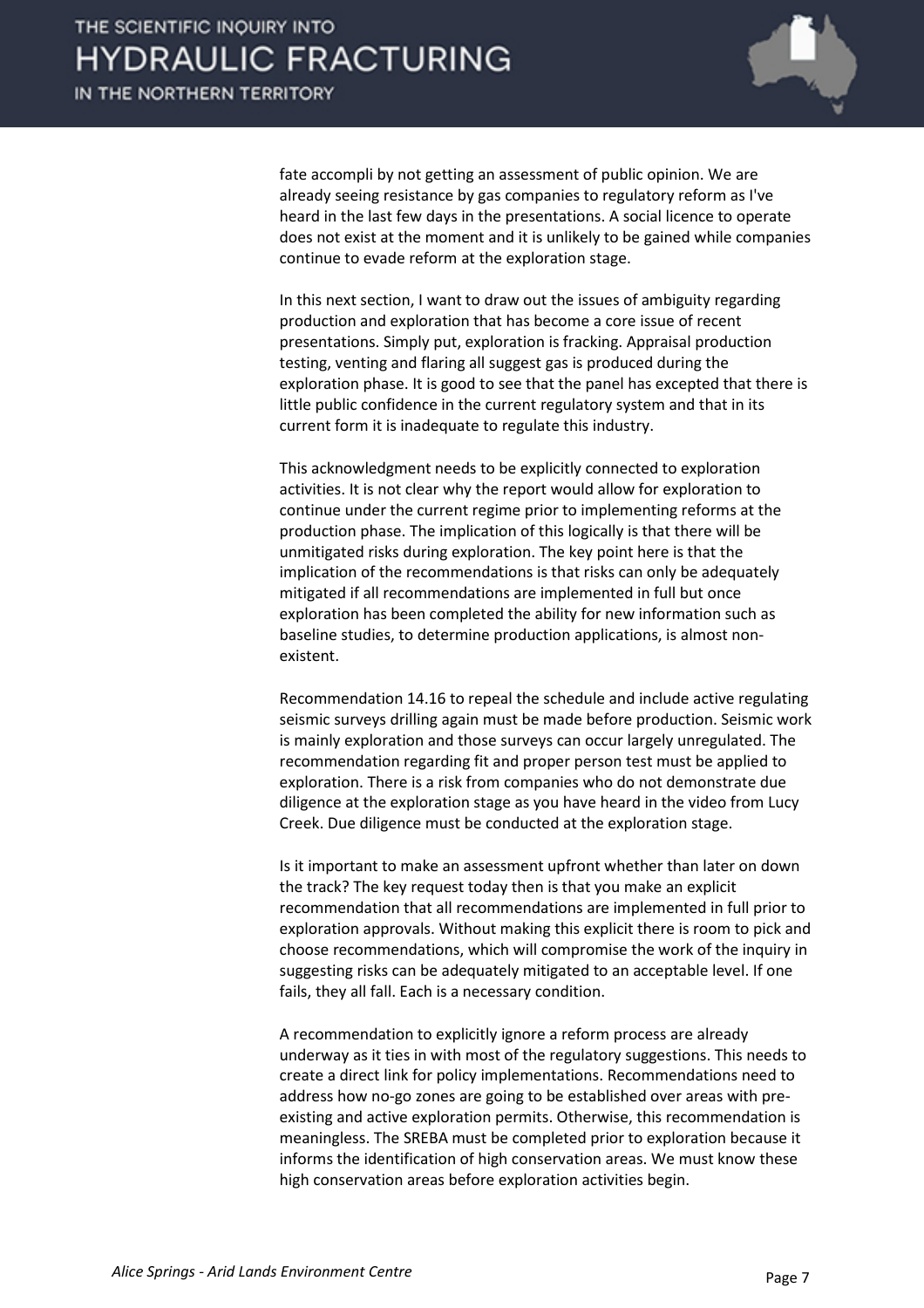

Some of these recommendations are putting the government in difficult policy in the legal situation. This is because of inconsistently in the explicit recommendations and the practical applications those. For example, recommendation 14.31 notes the need for separation between promotion and regulation. Allowing exploration to occur prior to regulatory reform means that that petroleum responsibilities remain with the current regulator.

Regulatory reform is striving for a significant culture shift in the NT including rehabilitation in closure of wells. We strongly suggest a recommendation to introduce chain of responsibility legitimation in the NT to adequately capture the responsibilities of decommissioned and abandoned wells. The NT is host to an immeasurable number of legacy mines. There needs to significant policy shift to prevent operators from escaping the legal requirements of rehabilitation. An ideal model is the change of responsibility legislation in Queensland.

We do not support recommendation 14.26, a tiered approach to enforcement depending on the history of each proponent. Every company should be held to identical standards through the lifetime of the project. This will ensure that any changes with intention, or not, are captured and remedied. A tiered approach could lead to perceptions of a problematic relationship between companies and regulators namely a conflict of interest and favouritism. It also places greater importance on the financial interests of the operator when the priority is outcomes and risk-based. By reducing monitoring you are not reducing the likelihood of risk just the likelihood of discovering any incident. It simply ensures a consistent level of oversight and transparency of all companies that are subject to the same regulations.

Another recommendation that is opposed in a similar vein is 8.15 in minimising impact of landscape amenity to as low as reasonably practical. Again leaving such valid judgments to the discretion of operators is problematic. Such standards need to be informed by those that stand to be directly affected. Companies should not be left to define what is practicable as it is would be designed primarily on a cost basis.

Turn to the issues of public participation in consultation recommendations in the current form undermine meaning engagement in the decision-making process. If baseline health environment or cultural studies are taken prior to production than many Title Holders will not have access to information that is critical to establishing free prior informed consent. Without having access to this information at this stage of consultation on, an EMP will fundamentally weaken this assessment process. It will be vulnerable to current problems that that plague the regulatory framework.

This concern also goes towards 11.8, suggestion cultural assessment should occur prior to production. This cannot lead to meaningful engagement and decision making because a right of veto has been forfeited once exploration has commenced. Such an assessment will not be able to inform any decision about utilising the resource.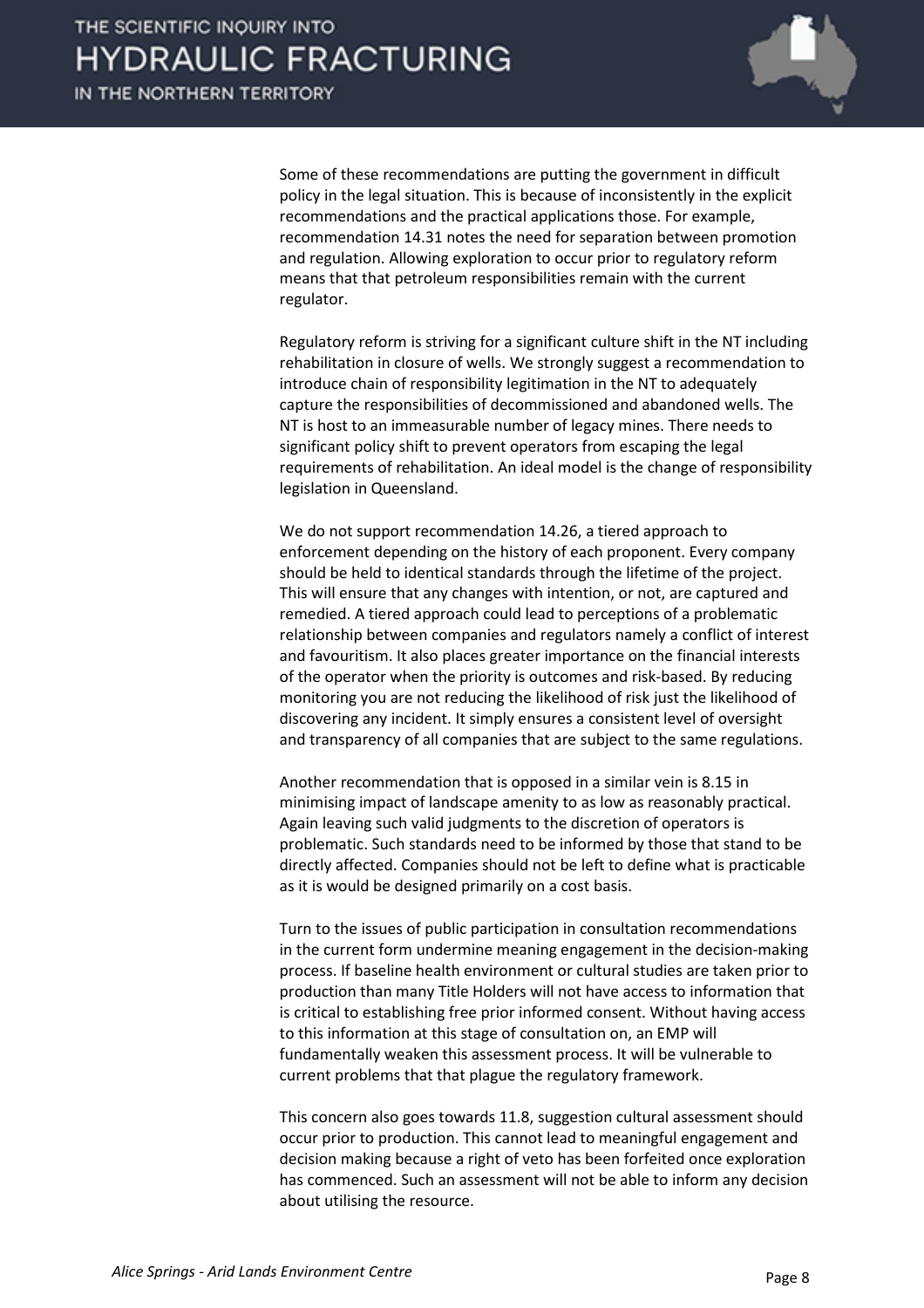

We firmly support adopting option one for regulatory reform. We understand this to be the most effective and practical arrangement to regulate this industry. Option two is problematic for several reasons including adequate financing of this independent body, perception of a special interest for this industry, and favouritism. Renders have regulated more vulnerable to collusion by industry through developing a close relationship? It would also be an inefficient use of resources if we had to move away from the current regulatory reform that is already underway.

14.32 is most important, the reforms must be implemented prior to production or risks present at exploration are not capable of being mitigated. If the panel does not recommend granting of all reforms, prior to exploration, licences the premise of the conclusion falls away. Unless they are all implemented in full the report will remain in the logically and legally untenable position.

Jimmy Cocking: Thank you Alex. And also thank you to the panel for the opportunity to present again today. We thank you, Madam Chair for the way you've led this inquiry and extend our thanks to the panel for the exceptional process of consultation engagement on this very important issue. Despite that, there have been some clear failings of consultants through the process ... And I've also just had a phone call before I arrived here that there is some concern around the engagement with the indigenous communities where people are relying too heavily on anthropologist and not necessarily talking directly to the Traditional Owners and asking them.

> We also have some concerns about the recent exposure of what appears to either have been a grave mistake or potential cover up of a well fire or other normally that does not demonstrate the transparency we would expect an industry seeking to build community trust. We've also heard that there was an alleged hallway collusion of industry and media figures immediately post this revelation in Darwin.

> We urge you to consider what we've presented today and we wish you all the best in the final days of this important inquiry. ALEC supports a ban on fracking but at the very least we ask that a moratorium on fracking be maintained until all of the recommendations are implemented and the recommendations cover exploration and not just the production phase. We did take some umbrage and we were a little bit concerned about what we saw as being an inappropriate, and possibly unethical, adaptations of Rachel Carson's Silent Spring in both the introduction and conclusion of the report.

> We think it is appropriate then to end our presentation with two much more appropriate quotes from Rachel Carson. "Underlying all of these problems of introducing contamination into our world is the question of moral responsibility. The threat is infinitely greater to the generations unborn, to those that have no voice in the decisions of today, and that factor line makes our responsibility a heavy one."

Alex Read: And I will leave you on this final note to also quote Carson since you invited poetic discourse and humanity into this discussion. "If having enjoyed much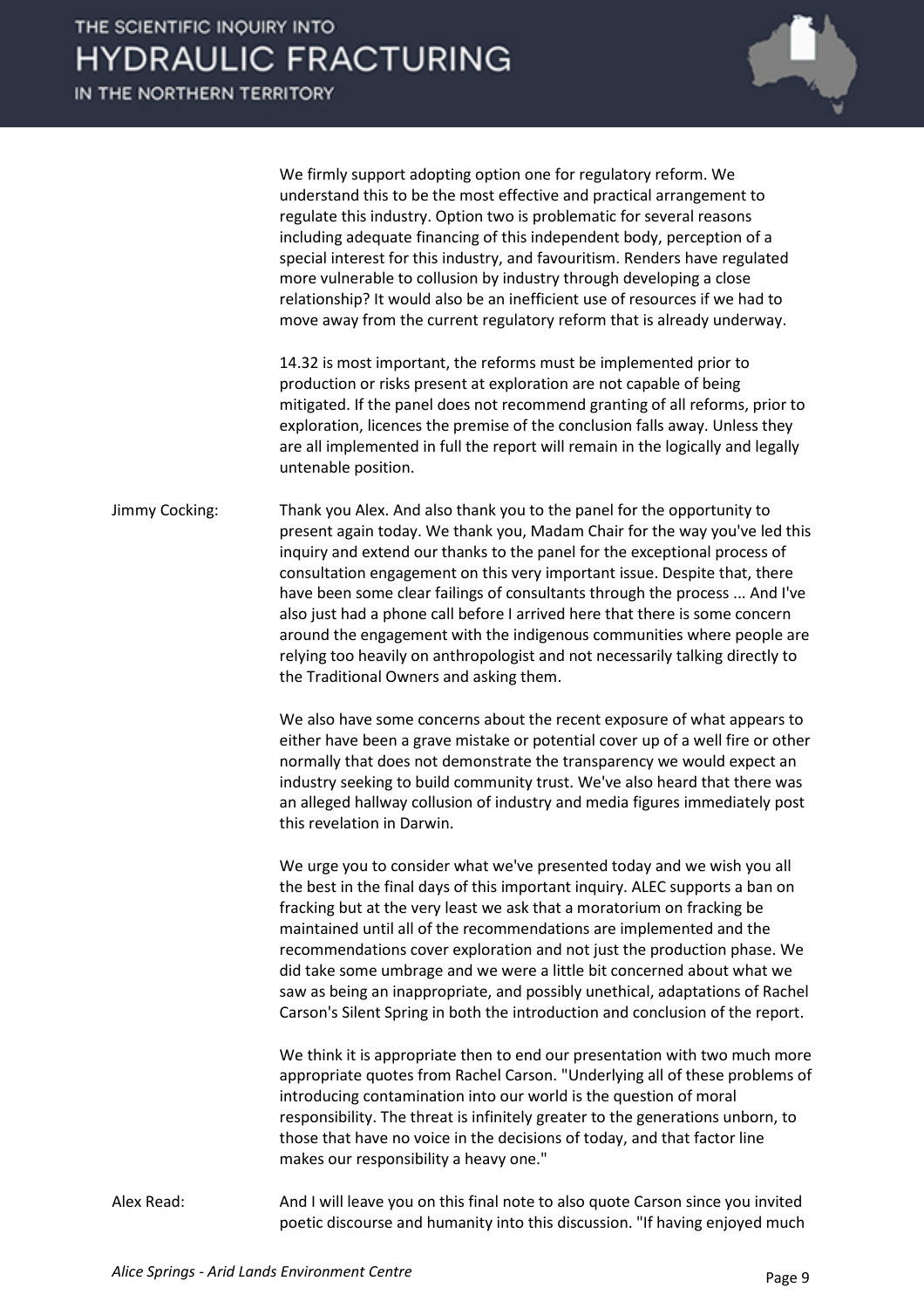

we have at last asserted our right to know, and if knowing we have concluded that we're being asked to take senseless and frightening risks, then we should no longer accept the counsel of those who tell us that we must fill our world with poisonous chemicals. We should look about and see what other cause is open to us."

Hon. Justice Pepper: Thank you gentlemen. A couple of matters, certainly in relation to social licence to operate. Coffey was never asked to ascertain whether or not there was or wasn't a social licence they were asked to build a framework. The assumption underlying that of course is that there is no social licence to operate. Otherwise, why would you build the framework? You wouldn't need to. But we will take on board the commentary, from you and many other people, that we haven't identified clearly enough the community opposition. That is something that we will attend to.

> I think you've also highlighted, as have done I might add a number of other presenters, that we obviously haven't perhaps articulated clearly enough the timing of some of these recommendations in terms of whether or not they're before exploration or after exploration. A number of the recommendations, for example, that you went through just recently in relation to chapter 14, Regulatory Reform, indeed many of those are indeed supposed to come into effect before exploration not after exploration. But obviously the fact that you are ... and you and number of people have felt the need to submit on that indicates to us that it's not clear enough in the report and again we will go back and attend to that because we absolutely again with you.

> For example, reform of the regulator in relation to making sure that you split off promotion from environmental compliance that must be done now. That's a very firm view of the panel but if that's not clear then we need to make that clear.

We agree with the chain of responsibility legislation. Again you are not the first person to raise that, and in fact, we are going to do some investigation of that. I realise that Queensland has got that legislation in place. So we will be looking into that.

I just want to explore with you, I think this is the question, and again maybe it's a question of clarification in the report but option two was designed to be much stronger and more independent model for regulatory reform than option one and I think the recommendation was, do option one first and then contemplate moving over towards option two. The idea of a separate one-stop shop, effectively independent regulator that sits outside of government that is staffed by experts and not politicians is what is behind option two. The idea would be that that regulator then advises the Minister ... ultimately it's the Minister of the Environment that nevertheless would sign off on any decision. And I think it's appropriate in a Westminster system, if you don't like those decisions you vote that person out. But that was the intent behind option two. So having perhaps explained that a little bit better does your position to option two still ... and you don't need to answer this now ... still remain?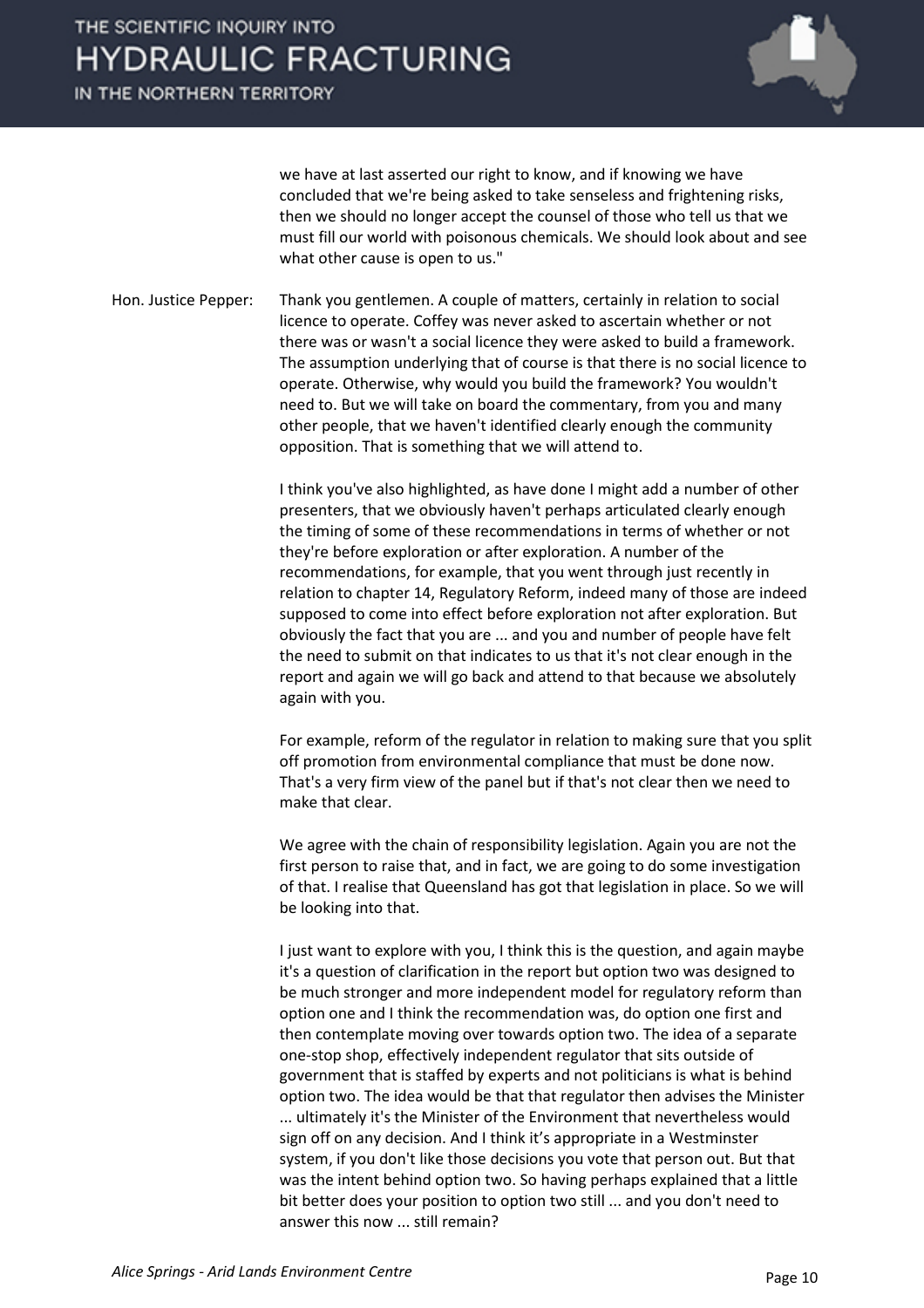

- Jimmy Cocking: You can answer this better than I can but I'll start off. One of the main concerns we have with it is that we are in a state of flux at the moment in the regulatory reform in the territory. We've got some of the most robust attempt to improve the environmental regulatory system on a whole for significant ... You know, I'm an optimist. So there is some reform in that process going on.
- Hon. Justice Pepper: Yeah, in the EMP.
- Jimmy Cocking: Where they are looking at the Water Act and Waste Management Pollution Control Act and they are actually introducing potentially an Environment Protection Act that will include mining and run through partial land clearing, and a whole range of impacts. We think that if we actually separate this one out of that and give it a separate legislation we end up in a similar situation where the Environment Protection Act does not apply to petroleum activities. I think that that's an issue that we have at the moment where the Water Act and Waste Management Pollution Control Act is both mining and petroleum activities are exempted from both of those acts-
- Hon. Justice Pepper: Indeed. Indeed. That's a problem.
- Jimmy Cocking: So if we ended up having the Environment Protection Act saying this doesn't apply because we've got the Onshore Shale Gas Act that has a separate body, and all that sort of thing, I think that it will not necessarily be as robust and integrated as we hope for a better environmental regulatory process that would ultimately include national level involvement as well, which we understand is heading towards being federal Labour Party policy as well around national environmental regulation as well. So there is a lot of reform happening in this space and I think that we want to see this be included as opposed to excluded because it has been excluded from the Water Act and Waste Management Pollution Control Act. But you can add on to that.
- Hon. Justice Pepper: If it was included would that change your view? If you ended up having two levels of, sort of, protection in the sense of you have an Environmental Act that applies but you nevertheless have this independent body ... One-stop shop body separate as I said from government ... It would sit outside of government that would then advise behind the science, or whatever that may be, to the relevant Minister? Again, I can't see how that doesn't do anything other than strengthen the existing position. So, you're not relying on basically what departmental officials are telling you, you are relying on what hopefully separate scientists and engineers are telling you; independent scientists and engineers.
- Alex Read: I think a separate body could be more vulnerable to intrusions into ... conflict of interest because they wouldn't have the full capacity of the department behind them to make sure that all those relationships stay a safe working distance from industry representatives. I don't see the justification for why one particular industry should have a regulator for their own-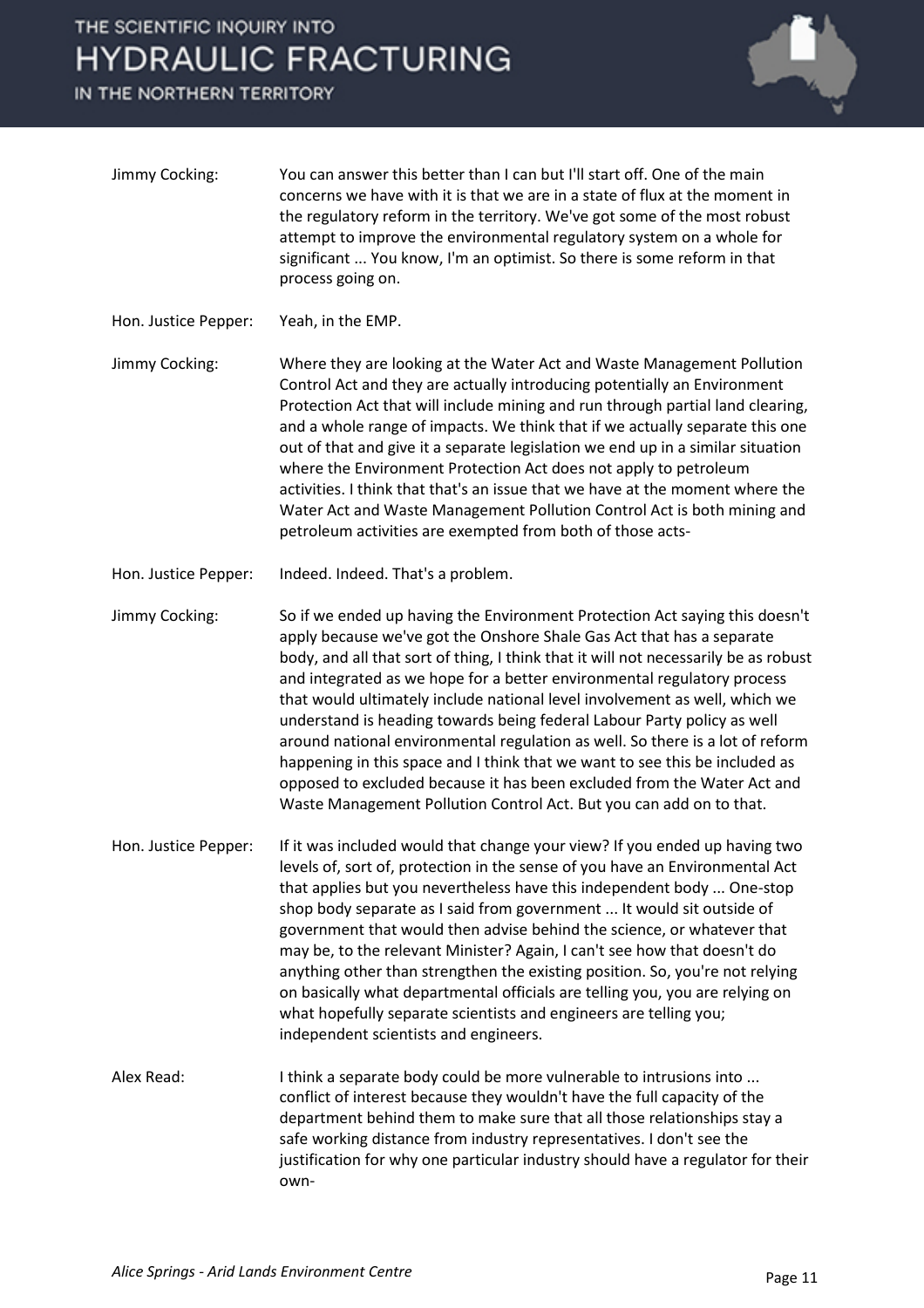

| Hon. Justice Pepper: | I absolutely do accept that. I guess we are confined by, as you know, our<br>terms of reference. We can only look at onshore shale. Yes, as a matter of<br>logic, you would hope that would then include many different types of<br>extractive activities absolutely but we can only make recommendations in<br>respect to what we've been given, what the terms of reference                                                                                                                                                                                                                                                                                                                                                                                                                                                                               |
|----------------------|-------------------------------------------------------------------------------------------------------------------------------------------------------------------------------------------------------------------------------------------------------------------------------------------------------------------------------------------------------------------------------------------------------------------------------------------------------------------------------------------------------------------------------------------------------------------------------------------------------------------------------------------------------------------------------------------------------------------------------------------------------------------------------------------------------------------------------------------------------------|
|                      | I guess what the panel had in mind is entities like the Alberta Energy<br>Regulator, the BC Oil and Gas Commission, which that's what option two<br>was directed towards. They seem to operate very effectively with low levels<br>of environmental incidents and quite efficient and with few complaints. And<br>of course, they would operate on a full fee recovery basis as well. So,<br>industry in effect pays money to the government and then the government<br>funds a separate body.                                                                                                                                                                                                                                                                                                                                                              |
| Jimmy Cocking:       | I'm able to take on [crosstalk 00:32:40] and just look a bit more deeply into<br>those options, in particular, the BC and Alberta models. I think ultimately we<br>want to make sure we've got a robust regulatory system in place-                                                                                                                                                                                                                                                                                                                                                                                                                                                                                                                                                                                                                         |
| Hon. Justice Pepper: | Indeed.                                                                                                                                                                                                                                                                                                                                                                                                                                                                                                                                                                                                                                                                                                                                                                                                                                                     |
| Jimmy Cocking:       | and that we don't have outliers. At the moment we've got pastoralist<br>have got their own pastoral land board run by ex-pastoralist, we've got the<br>mining agencies that have got people from industry in there and then we've<br>got the EPA which doesn't have a Territorian on the board. So, there's a lack<br>of ownership of issues that if something goes wrong well people can just go<br>back to where they live and not have to deal with the consequences, either<br>socially or politically, and I think this just reinforces our point about we need<br>to maintain that moratorium to be able to get these structures in place.                                                                                                                                                                                                            |
|                      | This isn't going to be ready next week and I know that there'll be people<br>knocking on the door and people in this room that would want us to  the<br>moratorium to just get rid of, as soon as you lay down your final report and<br>chief minister to walk out and say, "Yep. We're lifting moratorium. We're<br>implementing the recommendations and we're going to allow it to happen<br>in the Beetaloo," and not have the regulatory framework in place. This is<br>why it reinforces our point about for there to be an extended period of time<br>for this moratorium to get these structures in place and to make sure that<br>they're functioning before we have all those teething problems of a<br>potential [crosstalk 00:34:08]-                                                                                                            |
| Hon. Justice Pepper: | I understand that. I understand the position that you've put but you've<br>heard what I've had to say about our ability to recommend that the<br>moratorium stays or goes. Again, option two was designed, but obviously<br>not clearly enough, with the view to allowing people to have that one body<br>to go to if they have a complaint. If they feel that there isn't compliance, if<br>they need information, if they want to get some education, whatever that<br>may be. That was designed to avoid, in fact, the bifurcation of various<br>agencies, which with great respect, has what has probably occurred in<br>Queensland where you've got various bodies that are responsible for<br>various bits and pieces of this industry. One of the complaints that we heard<br>when we went to Queensland was, "We just don't know where to go, or if |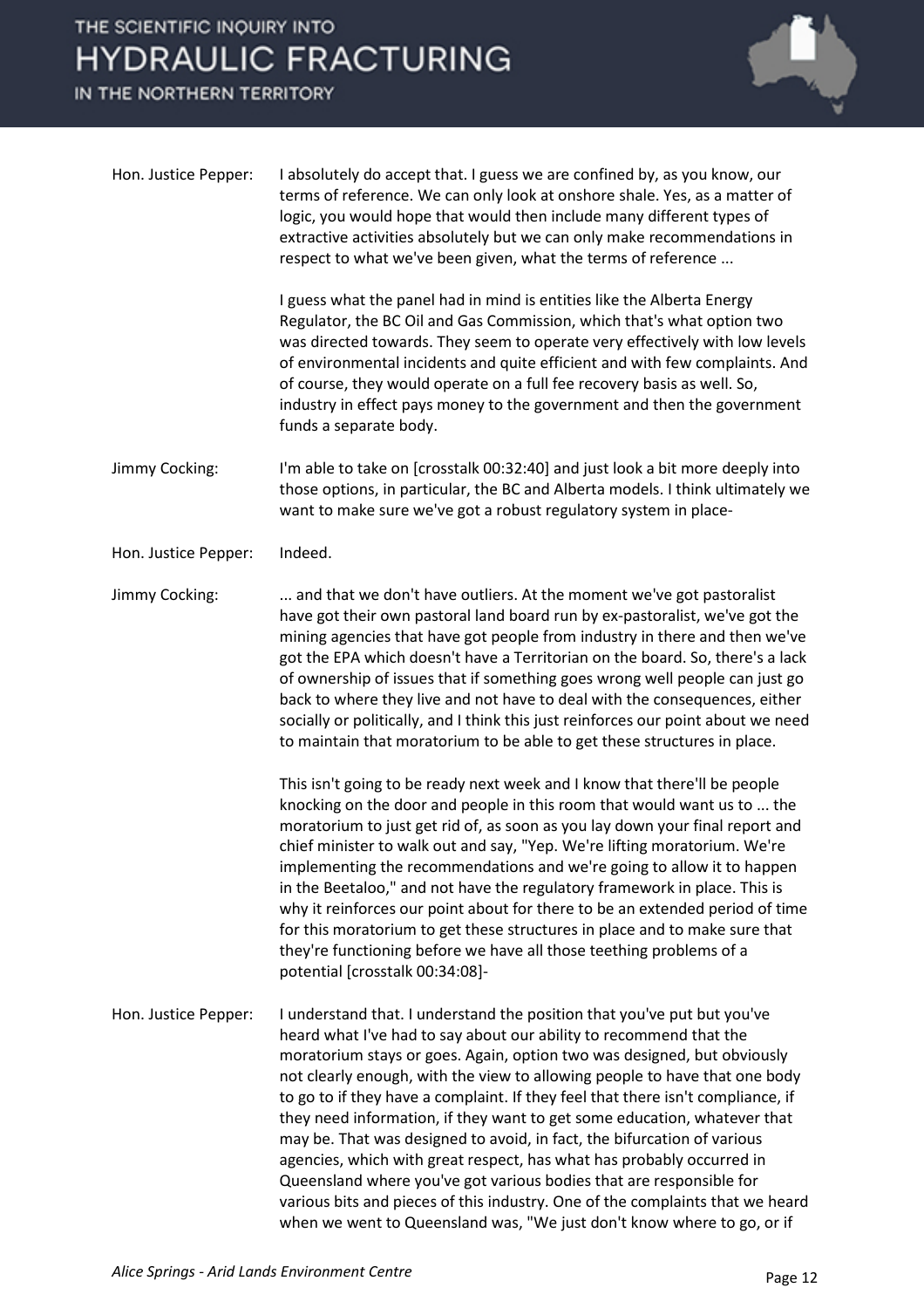

we got to one agency they tell us one bit of information and that's then contradicted by another agency." So again, perhaps not clearly articulated, but the intent people option two is to allow people one place to go and that's an independent body, that's outside of politics, that is responsible for those functions.

Jimmy Cocking: Happy to look deeper into it and I will also-

Hon. Justice Pepper: I would certainly appreciate your views on that because it was a bit surprising that you said, "No, we don't want option two," and option two, as I said, is designed to more independent, more robust, a stronger form of regulation, or reform of the regulator I should say, than option one.

- Jimmy Cocking: I suppose that sort of possibly doing the governments job for them in thinking more about costs and resources and how those things would happen-
- Hon. Justice Pepper: Option one now. Absolutely option one now, and then look at moving towards option two in the future for the very reasons that you have just identified.
- Jimmy Cocking: I suppose we're coming from a, "we're wanting to ban fracking position." So rather than waste money setting up a regulatory body to manage something that we don't want to see happen, we'd rather just see a stronger, across the board, environmental regulatory system.
- Hon. Justice Pepper: I appreciate that and that is an understandable position to take. The obvious point is that if there's a ban on fracking we don't need to talk about option one or option two for that matter.

Just one last thing, I may have misheard you, in relation to the confusion about the two figures one of which listed a well deformation and one of which didn't by Origin. I don't know whether you two gentleman have had a chance to look at the live feed that's on our website. Well, I suppose not so much live now and see that sequence of events. See what happened, listen to Dr. Close's explanation, listen to the inquiry's explanation of the chronology ... Have you had a chance to look at that?

- Jimmy Cocking: No. We actually happened to have it on at the time when all of that happened and it was a big surprise to us and also seeing an explanation ... I don't know how to best to... It was an explanation from Dr. Close about why it happened. From my perspective as a person who lives, and calls this place home, and has a reasonable understanding of all of science, it seems strange that there are those two figures that exist. And looking at the time frame of when that happened it seems as though ... well just looking out ... I'm giving you an explanation in terms of what we've seen and why I made those comments if that's [crosstalk]
- Hon. Justice Pepper: I think you used the word, cover-up; potential cover-up.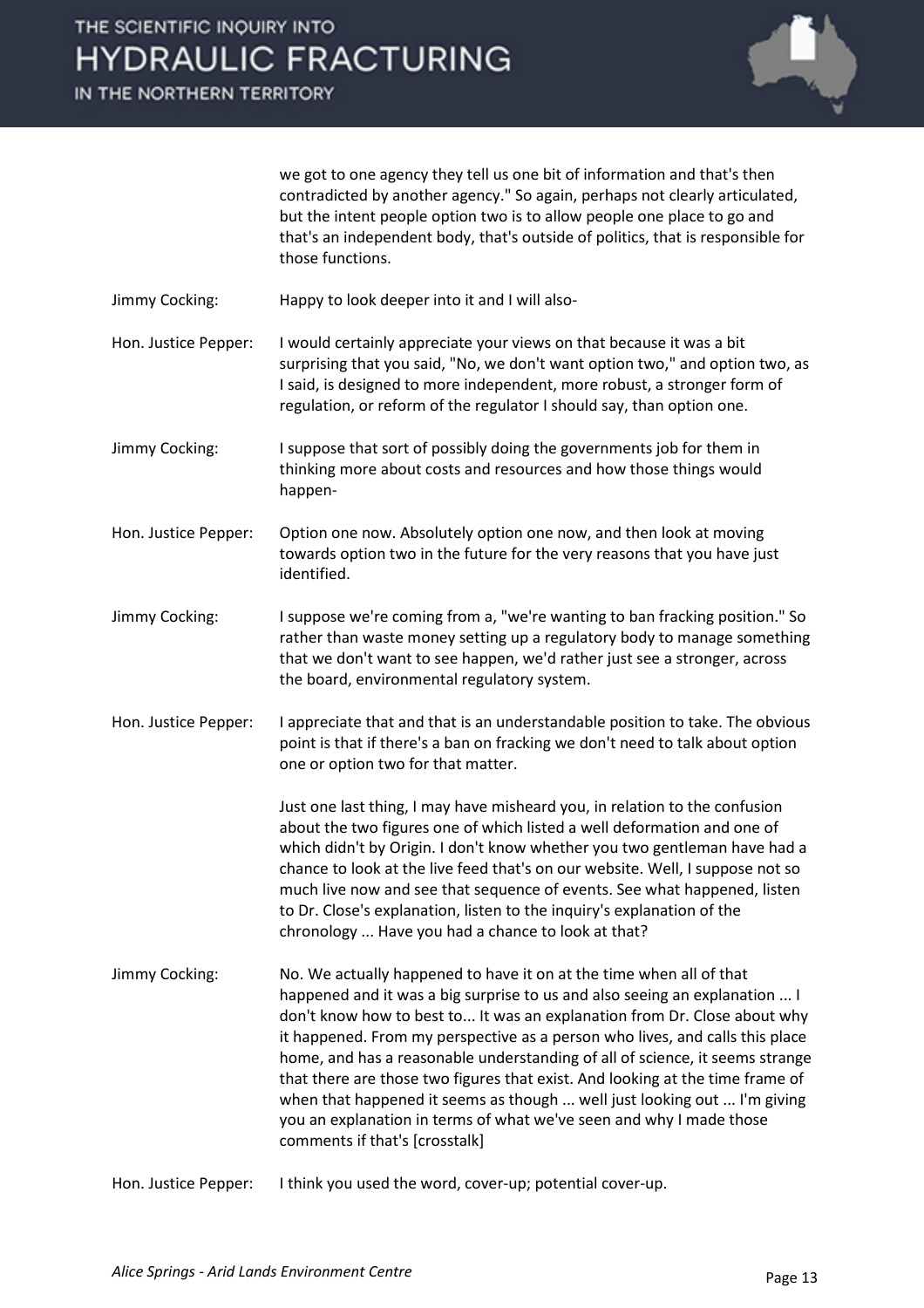

| Jimmy Cocking:       | I said potential because I think that that's what we saw in the media. I said<br>it's either a mistake or  I could say, an airbrushed touch up. Either way,<br>there's a yellow section on one document that was submitted in April from<br>my understanding  Oh no. You got the old blue one in April and then you<br>got the yellow one in May. I'm just looking at the chronology from what I<br>saw. What at least in Alice Spring News  They must've just reported off of<br>what they saw.                                                                                                                                                                                                                              |
|----------------------|-------------------------------------------------------------------------------------------------------------------------------------------------------------------------------------------------------------------------------------------------------------------------------------------------------------------------------------------------------------------------------------------------------------------------------------------------------------------------------------------------------------------------------------------------------------------------------------------------------------------------------------------------------------------------------------------------------------------------------|
| Hon. Justice Pepper: | Have you actually looked at the  So you watched it live? You                                                                                                                                                                                                                                                                                                                                                                                                                                                                                                                                                                                                                                                                  |
| Jimmy Cocking:       | We saw the explanation.                                                                                                                                                                                                                                                                                                                                                                                                                                                                                                                                                                                                                                                                                                       |
| Hon. Justice Pepper: | saw the explanation from both the panel and Dr. Close?                                                                                                                                                                                                                                                                                                                                                                                                                                                                                                                                                                                                                                                                        |
| Jimmy Cocking:       | What did we see? We saw the panel, didn't we? Or did we just see David<br>Close? I can't                                                                                                                                                                                                                                                                                                                                                                                                                                                                                                                                                                                                                                      |
|                      | I think we saw David Close. There was a period in between where we missed<br>where we saw your                                                                                                                                                                                                                                                                                                                                                                                                                                                                                                                                                                                                                                |
| Hon. Justice Pepper: | The chronology that the panel went through  It's important that I share<br>this with you, made it perfectly clear that the second diagram that had the<br>additional markings on it was given to the inquiry on the 25th of May 2017,<br>before the interim report was published and before the draft final report<br>was published and well before Naomi Hogan made her submission in<br>Darwin, well before. So it's for that reason that the inquiry has categorically<br>rejected any suggestion whatsoever of a coverup, potential or otherwise by<br>Origin. That document has been in the public domain for all to see including<br>Lock the Gate since the 25th of May 2017 and I can't overemphasise that<br>enough. |
|                      | Now Ms. Hogan gave an explanation, which appeared to be along the lines<br>of, well she only discovered this on Sunday. It's a matter for her but it has<br>been in the public domain since the 25th of May 2017. So, there was no<br>surprise. There was no cover-up. The inquiry wants to make its position<br>perfectly clear in that respect. There has been a mistake, a wrong<br>attribution, to that chain of events and the characterisation behind the<br>motives ascribed to Origin. Now as I said, Lock the Gate have yet to<br>apologise to Origin or indeed to this inquiry, and that's a matter that we<br>view with some dismay.                                                                               |
| Jimmy Cocking:       | Can I just ask a clarifying question just on that? So, it was a mistake that the<br>one that doesn't have the yellow section on it, the anomaly or whatever it is,<br>that was not on page 81 by mistake?                                                                                                                                                                                                                                                                                                                                                                                                                                                                                                                     |
| Hon. Justice Pepper: | Page 81 of what?                                                                                                                                                                                                                                                                                                                                                                                                                                                                                                                                                                                                                                                                                                              |
| Jimmy Cocking:       | Of the final report.                                                                                                                                                                                                                                                                                                                                                                                                                                                                                                                                                                                                                                                                                                          |
| Hon. Justice Pepper: | You have to be very clear as to which report that you're referring to.                                                                                                                                                                                                                                                                                                                                                                                                                                                                                                                                                                                                                                                        |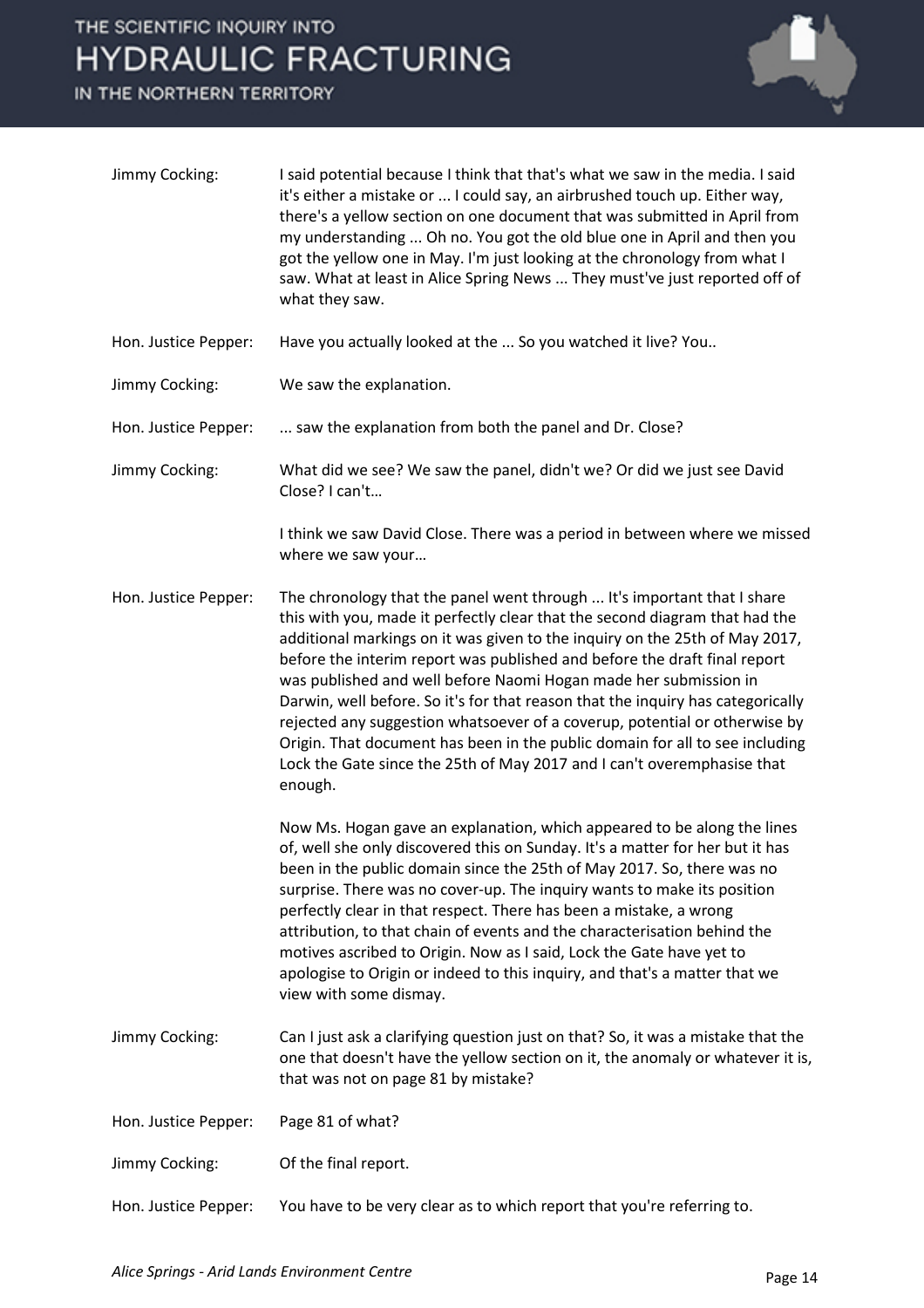

| Jimmy Cocking:       | Yeah, yeah. Sorry, sorry. In the final report where there is the picture of the<br>graph                                                                                                                                                                                                                                                                                                                                                                                                                                                                                                                                                                                                                                                                                                                                                                                                                                    |
|----------------------|-----------------------------------------------------------------------------------------------------------------------------------------------------------------------------------------------------------------------------------------------------------------------------------------------------------------------------------------------------------------------------------------------------------------------------------------------------------------------------------------------------------------------------------------------------------------------------------------------------------------------------------------------------------------------------------------------------------------------------------------------------------------------------------------------------------------------------------------------------------------------------------------------------------------------------|
| Hon. Justice Pepper: | Yes.                                                                                                                                                                                                                                                                                                                                                                                                                                                                                                                                                                                                                                                                                                                                                                                                                                                                                                                        |
| Jimmy Cocking:       | and there's just the blue  ultimately the one that doesn't show                                                                                                                                                                                                                                                                                                                                                                                                                                                                                                                                                                                                                                                                                                                                                                                                                                                             |
| Hon. Justice Pepper: | Yes.                                                                                                                                                                                                                                                                                                                                                                                                                                                                                                                                                                                                                                                                                                                                                                                                                                                                                                                        |
| Jimmy Cocking:       | Is that a mistake or is that the  that's what I don't understand. If they<br>both exist and they're both a real graph why is the one without the yellow in<br>the report? Is that because of commercial incompetence and not wanting to<br>damage Origin's potential investment in there or is more about that it was<br>just a mistake or?                                                                                                                                                                                                                                                                                                                                                                                                                                                                                                                                                                                 |
| Hon. Justice Pepper: | It's a timing issue with respect to when it was provided to us when the<br>interim report was published. At no point did anyone tell us, "Oh, no. Hang<br>on a moment. There's a more updated, or up to date version, of that<br>diagram." Origin didn't tell us, we didn't pick it up, Lock the Gate certainly<br>didn't tell us. So, what happened is that diagram made its way from the<br>interim report into the draft final report. It was also provided, I might add,<br>for different purposes and that again, I'm not going to try to paraphrase Dr.<br>Close's explanation of that, I will get it wrong, but it was provided for slightly<br>different purposes. So, there is nothing nefarious. There was nothing<br>nefarious in relation to its provision to the inquiry and in relation to the<br>publication by the inquiry and there certainly wasn't a cover-up, and that<br>must be made perfectly plain. |
| Jimmy Cocking:       | Thank you for clarifying and I expect then that picture will not necessarily be<br>appearing in the final final report.                                                                                                                                                                                                                                                                                                                                                                                                                                                                                                                                                                                                                                                                                                                                                                                                     |
| Hon. Justice Pepper: | Which picture?                                                                                                                                                                                                                                                                                                                                                                                                                                                                                                                                                                                                                                                                                                                                                                                                                                                                                                              |
| Jimmy Cocking:       | The graph.                                                                                                                                                                                                                                                                                                                                                                                                                                                                                                                                                                                                                                                                                                                                                                                                                                                                                                                  |
| Hon. Justice Pepper: | Which one?                                                                                                                                                                                                                                                                                                                                                                                                                                                                                                                                                                                                                                                                                                                                                                                                                                                                                                                  |
| Jimmy Cocking:       | That's what I want to know. Is the one with the yellow anomaly going to<br>the                                                                                                                                                                                                                                                                                                                                                                                                                                                                                                                                                                                                                                                                                                                                                                                                                                              |
| Hon. Justice Pepper: | That's the beauty of having a draft final report and this process is that we'll<br>go back and look again at about whether or not  Basically, we will look<br>again at which diagram is the most appropriate diagram given what it is<br>trying illustrate. That's the point that's quite important here.                                                                                                                                                                                                                                                                                                                                                                                                                                                                                                                                                                                                                   |
| Jimmy Cocking:       | Would it be possible to use that graph in the fact that this conversation's<br>had to demonstrate that you can have two bits of data that can mean<br>different things to different people because I think that this demonstrates<br>some of the risk and some of the uncertainty associated with the industry<br>and dealing with issues so far below the earth where you've only got so<br>You know, I haven't mentioned it today but ultimately each frack is a                                                                                                                                                                                                                                                                                                                                                                                                                                                          |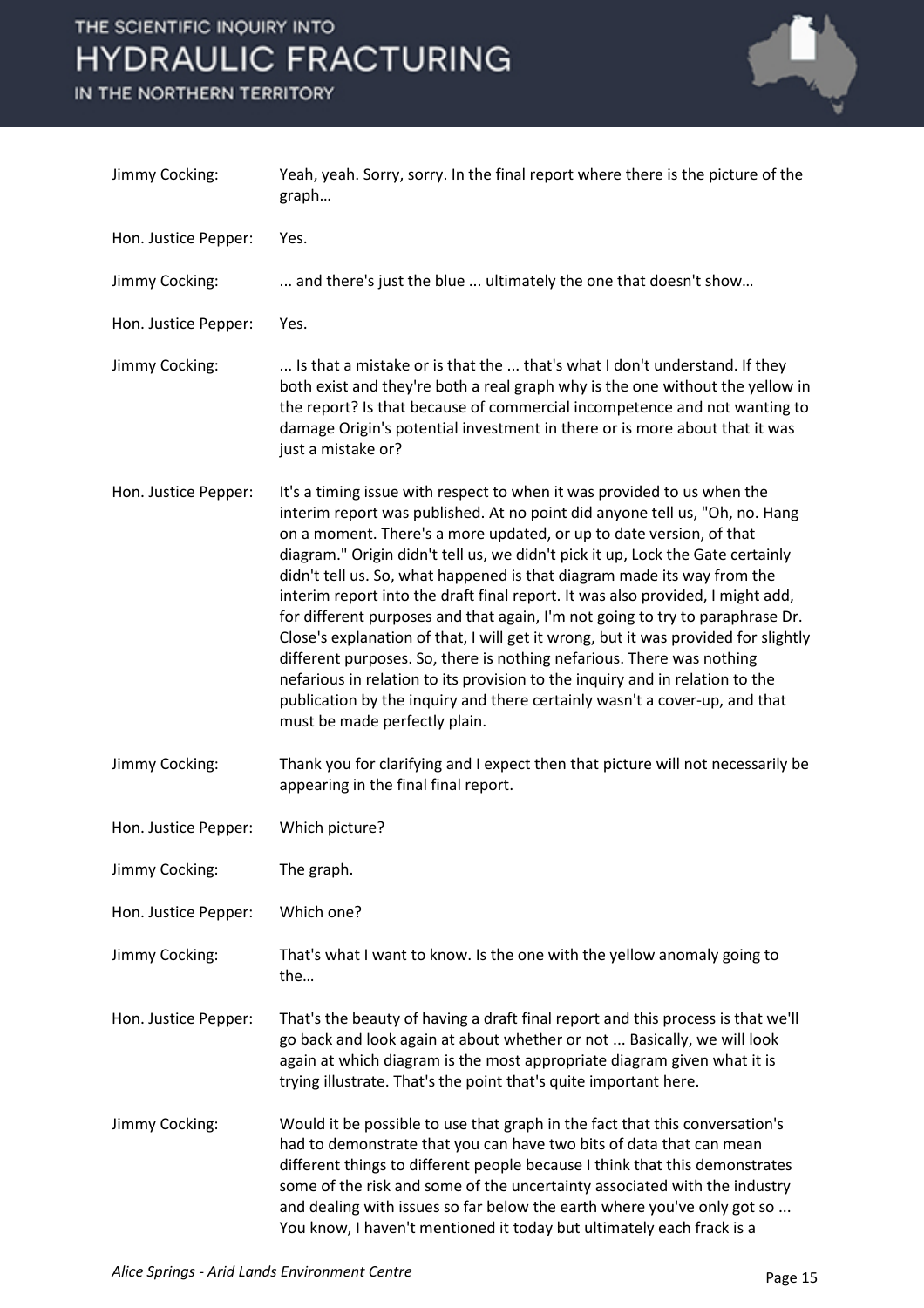

controlled experiment. They don't know exactly what's going to happen and the one that's in the current draft report is a bankable document, is a bankable graph. Someone could look at that and say, "Yep, that's working." Whereas the one with the yellow one isn't bankable and somebody would say what's that-

Hon. Justice Pepper: Again, no, no. No, I am not sure that that is right and again I would absolutely... you've got to go back and listen to Dr. Close's explanation. You really do. I'm not going to sit now here in the absence of a transcript and try to remember it or paraphrase it because I don't want to get it wrong; in fairness to everybody including yourself.

Jimmy Cocking: Thank you.

Hon. Justice Pepper: But the explanation he gave certainly does not accord with what you've just said. Now that was very long.

Yes, Professor Hart who has been chomping at the bit.

Prof. Barry Hart: No, I haven't. No, I haven't. Just a comment on the quite reasonable point that you brought up about how to assess acceptable risk. It's in our terms of reference. We probably wouldn't have chosen that word but it's there. Yeah, it caused us some issues. No question at all about that. I think where we have been able to be reasonably quantitative about that is on what's acceptable for drinking water, human health, and aquatic ecosystems, and perhaps stock and domestic. And that is to use, in the case of human health, NHMRC, National Health and Medical Research Council, they have Australia drinking water standards ... criteria rather. And the same with ... There are what are called ANZECC guidelines for the ecosystems. So there is quantification there. I will say though that that doesn't cover all the potential chemicals. It covers a huge number but not necessarily all. So, you know, we've gone as far as we possibly could to quantify that but still accepting that there will be some subjectivity in various areas.

Jimmy Cocking: Thanks.

Hon. Justice Pepper: But we accept what you say in that respect.

Prof. Barry Hart: Yeah, I do. Right. Absolutely.

Hon. Justice Pepper: Absolutely we do accept what you say. Yes, Dr. Anderson.

Dr. Alan Anderson: Maybe just a quick follow up on that. I'm not sure if you've see Table 4.4 of the draft report but it lists, in descriptive terms, what low, medium, and high impacts are for the various risk factors. And it's the low one is what we were considering as acceptable. So, if you perhaps go back to that and check out table 4.4 it's all described and as Professor Hart said it's mostly in a qualitative sort of sense of ... For example, low risk to land is impacts of limited significance to doing that sort of thing and through to high impact. So, you check that one out.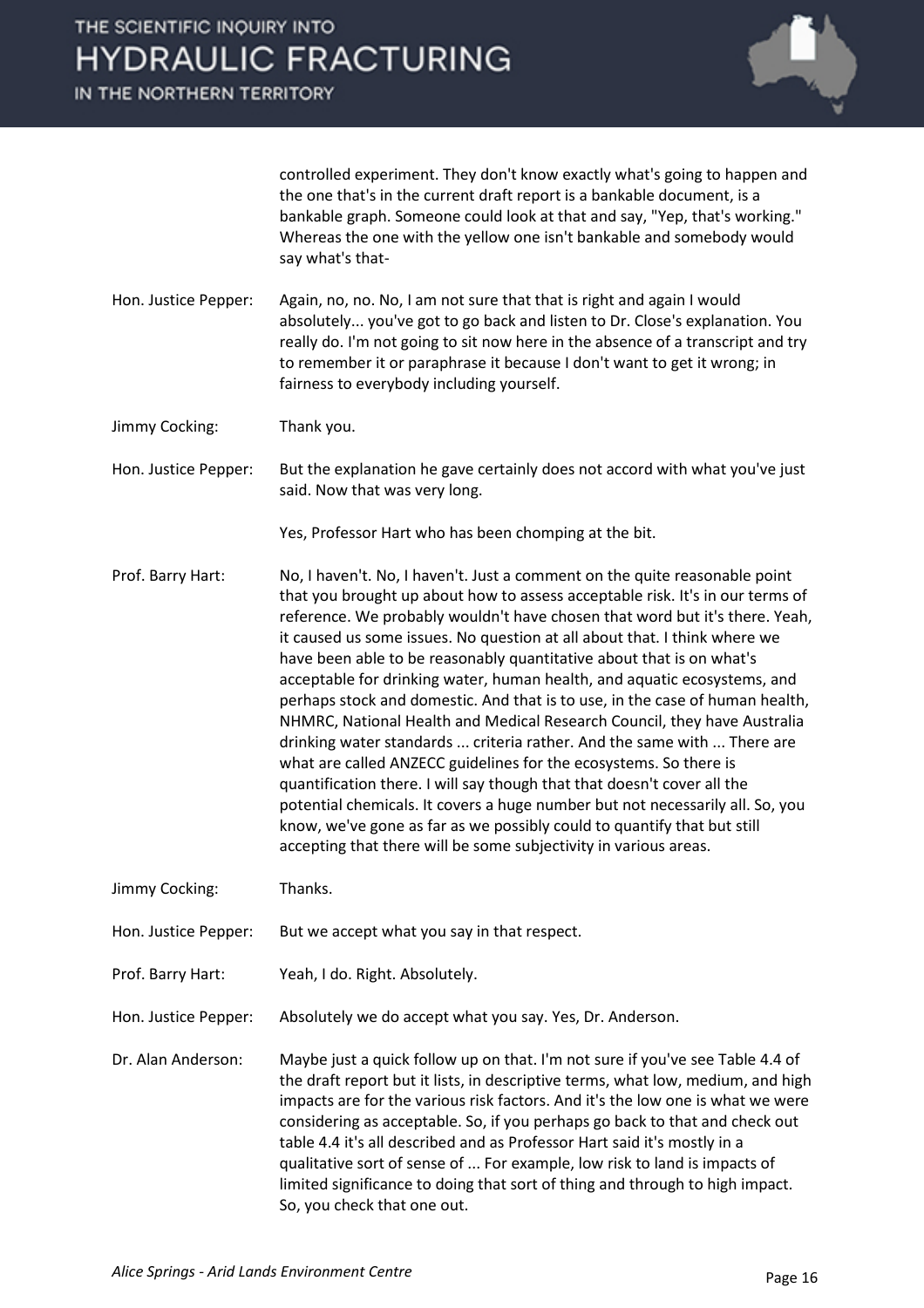IN THE NORTHERN TERRITORY



I've just got a question, Mr. Cocking. Your general conclusion, which you articulated at the start, that you feel that the environmental risks of fracking can never be mitigated to acceptable levels, and we've heard that view from a number of presenters, and I'm just wondering if you think that's been the experience at Mereenie? And are you aware of any unacceptable environmental impacts that's happened in the Mereenie fields?

Jimmy Cocking: Well, I think I did with my first submission to this inquiry mention a report where a fellow from PetroFrontier was talking about the oil and gas industry at a presentation here at Charles Darwin University ... I can resend that ... It's not Alice News but it's just a little independent ... Not the Alice Spring News but a report on that where he in that meeting ... I don't think he was there for much longer ... but he reported that there'd been at least a large saltwater pollution event that happened at Mereenie at that time; like back in the 80s or something like that. Arguably it's what's happening out at Mereenie ... and such is the nature of information these days, and people creating memes and looking for those word's where they say we've been fracking at Mereenie for 40 years without any problems.

> We can attest that the fracking that's happening out there, ultimately what's happening, that's not the fracking that we are describing here. It's not the horizontal shale gas fracking. It is conventional gas ... I call it hydraulic stimulation. It's ultimately putting water down, gas comes up. You've got a bubble of gas, push the water down, the gas comes up under pressure; simplistically explained whereas what we're talking about is high-pressure horizontality fracking into shale. So, I'd say that they're both quite different. ALEC itself is not opposed to conventional gas sources. We say it's a fossil fuel, but when we've got known reserves and we are already using them, we are not calling for them to be shut down.

> Our concern is that the increased expenditure on exploration to develop new gas fields is going to increase our greenhouse gas emissions to beyond acceptable levels. And I say acceptable in terms of the politics of the day but we have a government in the Northern Territory at the moment that believes in climate change, is developing climate policy, has put a roadmap to renewables out there, and seems to be heading in and at least thinking about their potential international obligations but the challenge is, is that the projects like INPEX the gas emissions are considered to keep on rising without any thought of offsetting that.

So as far as Mereenie goes, we'd say its comparing apples and oranges to horizontality shale gas fracking and what's happening out at Mereenie. We contest that there has been reasonably good operation. From what I understand the people at Johannesburg, and families, get the money from the royalties of 1.5% or whatever the percentage is for the gas flowing through the pipeline and that's worked reasonably well. It's not always going to be like that and particularly with fracking in that it's a lot more higher risk because as we see up at Lucy Creek, you can have all of this interruption to your life, and having to turn up the meetings, and be promised all these royalties and have all this disruption and damage to land and then not have anything at the end of it. I think that's the concern that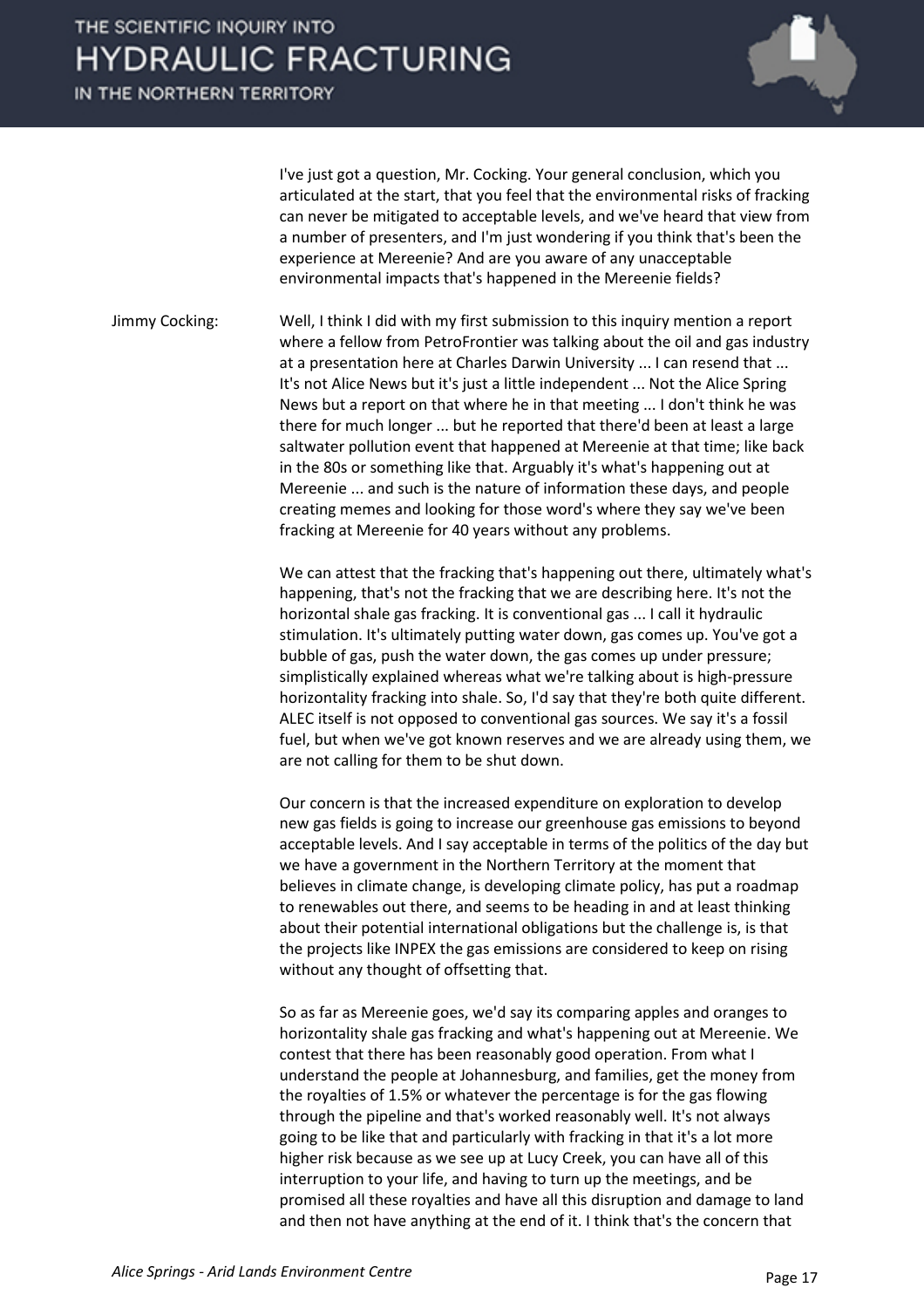

people have about fracking and when it gets tied up with Mereenie ... We've been fracking for 40 years I react strongly to that particularly when I hear journalists repeat it because it's not true and I think that we just need to take that aside and say, "Yep. What's happening in Mereenie is conventional gas. What this report is looking at is the development of unconventional shale gas industry which is vastly different."

- Hon. Justice Pepper: I must say it's a bit ... it's a curiosity which we've not been able to resolve but when we went to Mumbai to have a look at the frack and the drill there, and we issued a community update as we do for purposes of information and transparency, and we were criticised because we had gone to see this conventional drill and conventional frack. So, we went back to Santos and said what's the difference. They said, as far as they're concerned, their definition of unconventional is anything that requires hydraulic stimulation. So, they said we don't know why some people label what happens in South Australia or what happens in Mereenie conventional but it still involves hydraulic stimulation.
- Jimmy Cocking: As opposed to fracturing.
- Hon. Justice Pepper: Which is hydraulic stimulation. The difference is you go down in one and in the other, you go down and sideways. But they both involve hydraulic stimulation. Fracking is hydraulic stimulation.
- Jimmy Cocking: The difference from what I understand with what happens out at Mereenie is they're using a mixture of [inaudible 00:52:36] water. It's not actually ... they don't put all the chemicals in it that they see in a horizontal frack, and the prop, and all those sorts of things just generally water from my understanding or salty water if that's correct. Any s-
- Hon. Justice Pepper: I'm not sure that's right but we will check that out. But I'm not sure that's right based what we were told when we went to visit Mereenie. And that was one of specific reasons why we went to visit Mereenie was because we wanted to see what a mature gas field looked like after rehabilitation and certainly after the trees and the grasses and shrubs and stuff had come back. And also to see what a gas field that had been hydraulically stimulated, ie fracked, had looked like.
- Dr. Alan Anderson: Your interpretation may well be true for the 70%. We understand that 30% of the wells in Mereenie have been hydraulically fracked; they're vertical. But that process is similar to a lateral, you go split open the rock or whatever it happens to be to access the gas. So, I think there are some-
- Hon. Justice Pepper: We will integrate that further. We will interrogate that further without a doubt but it does remain a bit of a grey area. As I said, according to Santos at least, anything that involves hydraulic stimulation is fracking and is unconventional whether it's tight, whether its shale, whether it's CSG.
- Jimmy Cocking: And that plays the narrative really well.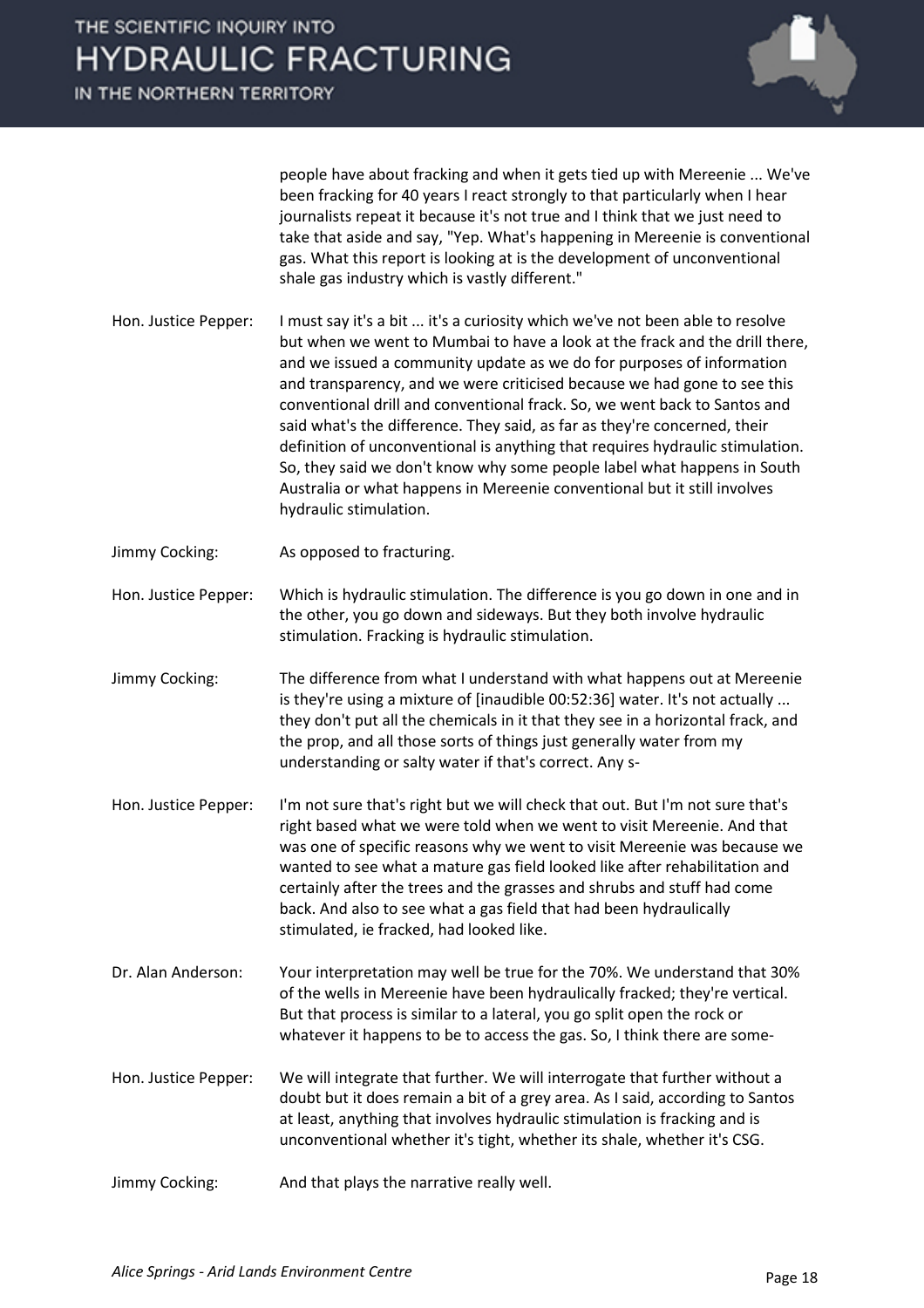

| Hon. Justice Pepper: | Look, I'm not sure that I would necessarily disagree with that either but<br>there is sort of a grey area. I think Dr. Anderson had a question if I was right.                                                                                                                                                                                                                                                                                                                                                                                                                                                                                                                                                                                                                                                                                                                                                                                    |
|----------------------|---------------------------------------------------------------------------------------------------------------------------------------------------------------------------------------------------------------------------------------------------------------------------------------------------------------------------------------------------------------------------------------------------------------------------------------------------------------------------------------------------------------------------------------------------------------------------------------------------------------------------------------------------------------------------------------------------------------------------------------------------------------------------------------------------------------------------------------------------------------------------------------------------------------------------------------------------|
| Dr. Alan Anderson:   | Just a follow up. I think Mr. Cocking was not disputing the term hydraulic<br>stimulation but you were thinking that that wasn't meaning the actual<br>fracturing of the rock, weren't you? You were thinking it was another<br>process for getting the gas up, and I guess that's what we need to clarify<br>whether it is actually fracturing of the source rock.                                                                                                                                                                                                                                                                                                                                                                                                                                                                                                                                                                               |
| Jimmy Cocking:       | The way that I've described  and I look forward to an invite from Mars<br>inter Petroleum if you are listening, to go out and look at the field-                                                                                                                                                                                                                                                                                                                                                                                                                                                                                                                                                                                                                                                                                                                                                                                                  |
| Hon. Justice Pepper: | Who I'm sure is watching as we speak.                                                                                                                                                                                                                                                                                                                                                                                                                                                                                                                                                                                                                                                                                                                                                                                                                                                                                                             |
| Jimmy Cocking:       | So yes, I would like to obviously go out and see this. But the way that I<br>understand it, based on what I've read and understand talking to people is<br>that, and the way that I separate the two at least in my mind is that<br>hydraulic stimulation is the vertical, obviously hydraulic, using water and<br>fluid to do that. Whereas hydraulic fracturing the way that I've described it,<br>and the way I sort of see it here, is the horizontal. And I think that that's the<br>way the general community understands fracking.<br>When they hear fracking they think of it is being that one. Whereas<br>hydraulic stimulation is a way  that's hydraulic stimulation as well  but                                                                                                                                                                                                                                                     |
|                      | there's fracturing involved. The way that I have understood that and I look<br>forward to meeting with Central Petroleum out at Palm Valley and the<br>Mereenie to have a look at their operations there to understand the<br>difference because there is one and I think that we do need to articulate<br>that.                                                                                                                                                                                                                                                                                                                                                                                                                                                                                                                                                                                                                                  |
| Hon. Justice Pepper: | Certainly, certainly. In South Australia when we were there it was just a<br>vertical drill but it involved fracking and hydraulic stimulation, as I said that's<br>what they say is unconventional gas, and certainly in South Australia at<br>least, as I said, we need to clarify the position in relation to the chemicals, if<br>any used at Mereenie, but they certainly used all the chemicals we have<br>been discussing over the course of the past 13 odd months and in fact we<br>were shown a mixture of the propane and the guar. It was actually made up<br>for us just to show us how its done. We saw, what I think all of us in this<br>room, would understand to be in a frack, of the frack that we're talking<br>about. It was just straight down but not lateral but you know with many, if<br>not all of the attendant risks that we have been discussing and looking at,<br>and investigating over the past 13 odd months. |
| Jimmy Cocking:       | That's good. I suppose it's good for the panel to have gone out there and<br>seen it and I think it's also You know the fact that it went smoothly is a<br>great thing. What we've seen here in the Territory already with our<br>hydraulic factoring on horizontal slickwater fracking, to be more precise, up<br>at Lucy Creek and those sort of examples. Talking to someone who was on<br>the ground there that day when the shale wildfire happened, they went<br>from being pro this industry to anti very quickly because those sort of<br>instances stay with people for a long time. I think it's one of those things                                                                                                                                                                                                                                                                                                                    |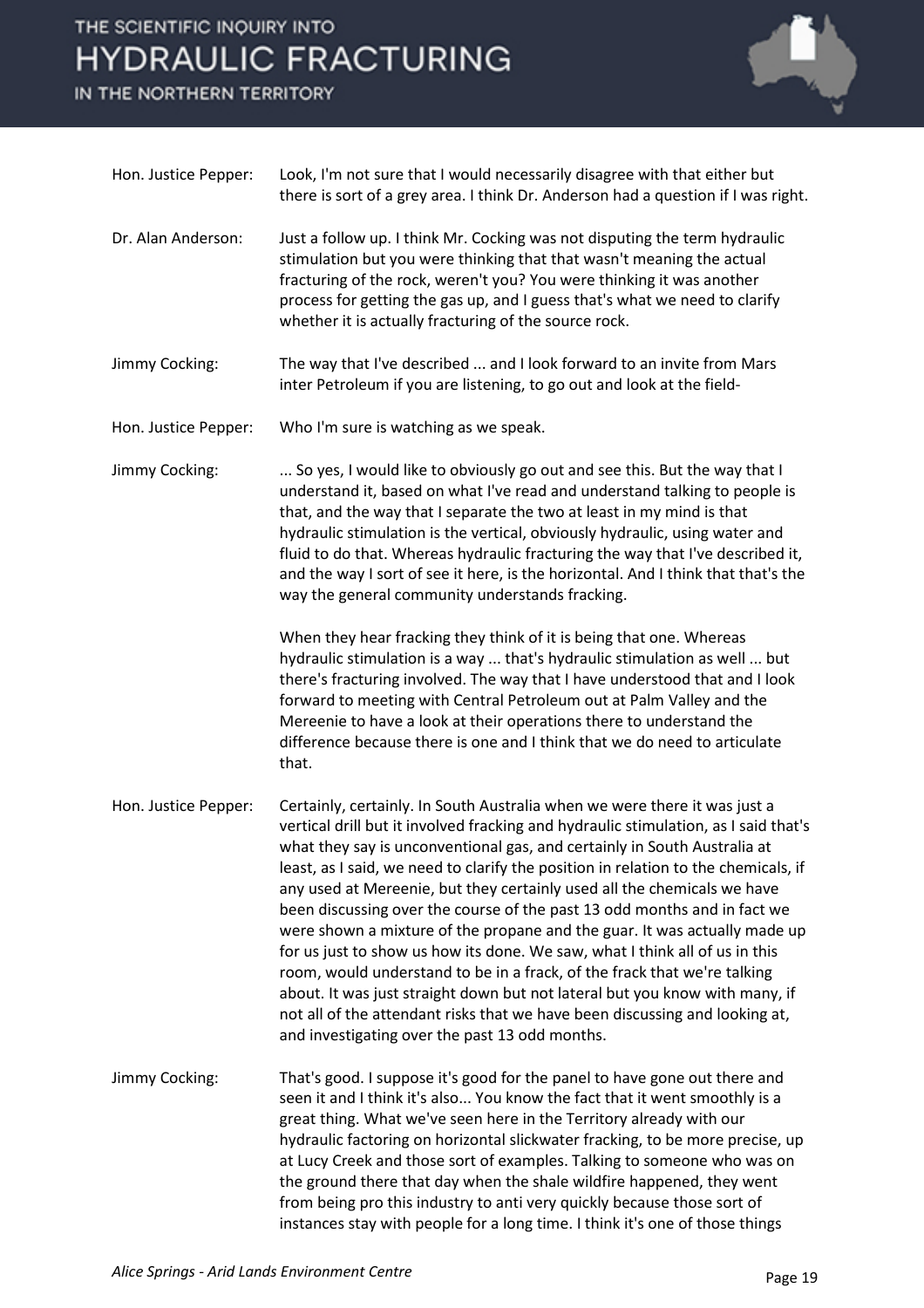IN THE NORTHERN TERRITORY



that you never want one of those negative experiences to happen but the fact is that they do on the Territory exam ... and the Territory experience with horizontal slickwater fracturing currently has a 100% fail rate. And or and-

Hon. Justice Pepper: On Mudgee?

Jimmy Cocking: Well, it's debatable at the moment in terms of what we're talking about with that graph so we'll say 70%.

Hon. Justice Pepper: Well, again I would urge you to go and look and listen, at Dr. Close's explanation because I think once you listen to that there is a degree ... I'm not saying you have to accept what he says obviously, but he does seek to put that into context.

Jimmy Cocking: Thank you.

Hon. Justice Pepper: Yes, Dr. Smith.

Dr. Ross Smith: Extending we've already had that's quite lengthy but just one other comparison I wanted to ask you and the other unconventional gas industry in this industry that's been used in some areas for comparison by the inquiry is the CSG industry, which uses vertical wells. Do you regard that as fracking or did you regard that as something different? Because that obviously is a basic comparison we had in mind to some extent.

Jimmy Cocking: It's a different process. I suppose I haven't very much looked at it from a Territory perspective and here we have very much a largely shale but we've also got this proposal, a coal to gasification projected in the Pedirka basin. Now we're-

Hon. Justice Pepper: Let's happily not.

Jimmy Cocking: I suppose that's what comes from this report because given that in peoples minds fracking costs ... And in the number of times, you get people from New South Whales come here going, "Ah, no CSG." And it's like actually ... no shale gas. But there is a clear distinction from those two I suppose from our perspective. Everybody's going to be looking at the final report and it's focused on shale gas but there is also a proposed coal gasification project in Pedirka which is completely different to this, and a lot of different risks, and all those sorts of things but I suppose the question ... and this is total different but if, let's say option two came a long and there was a proc ... and would you expect ... and this is just a hypothetical ... would that coal to gasification project be assessed that proposed body or would that be something that would then be done under the other system?

Hon. Justice Pepper: Happily, that is well outside our terms of reference.

Dr. Ross Smith: But in a way your response is quite gratifying because I guess we've been trying to make that distinction between the coal seam gas industry and the shale gas industry despite obviously drawing some parallels where we could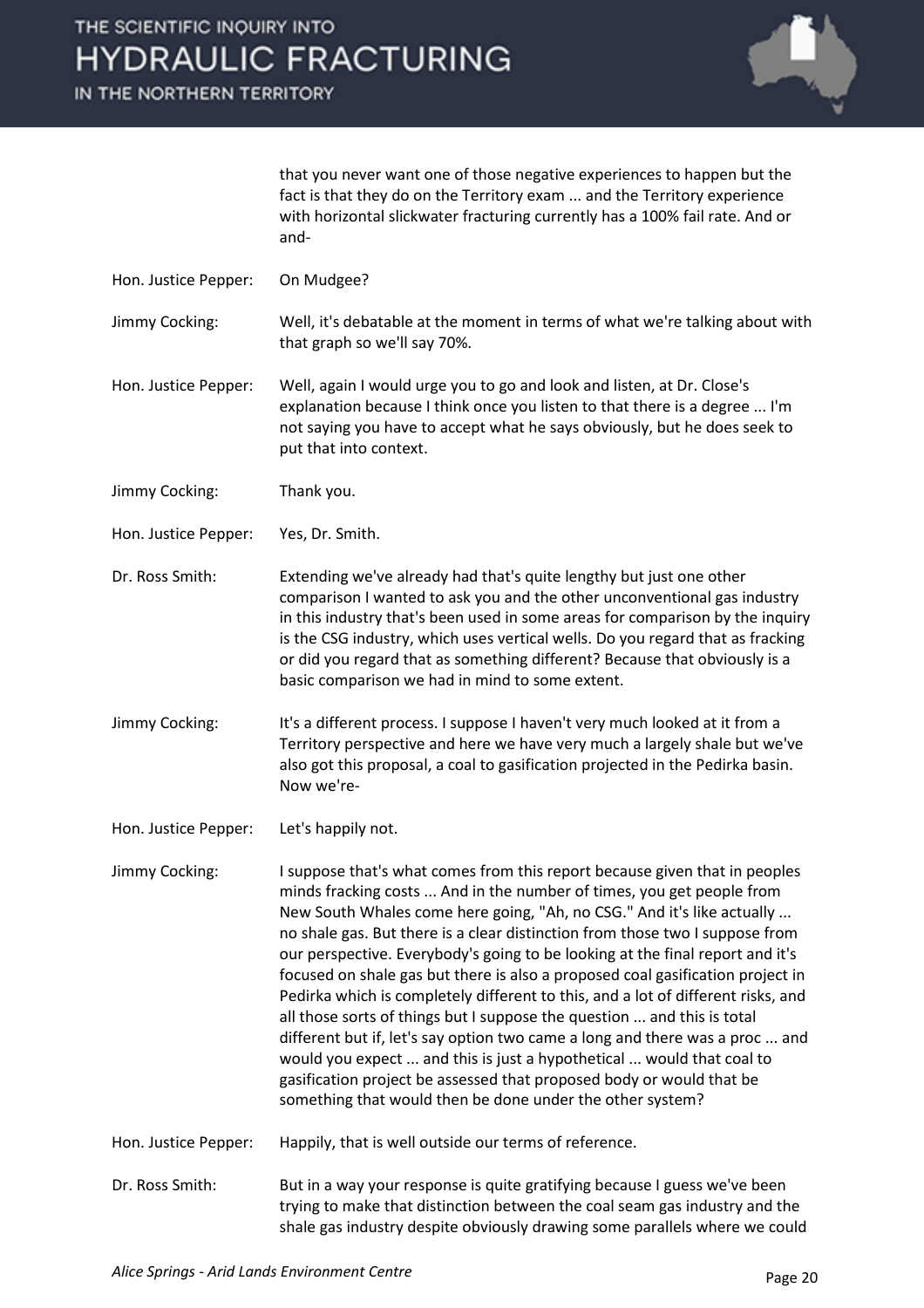

but I was asking that question for clarification because it is both something that we've tried to differentiate, the two different industries, but also tried to draw some of those parallels. So, your response is in some way gratifying that that message has got across.

- Jimmy Cocking: That's good and I think when you did the initial engagement with the community that came across very clearly. I think also just the similarities between the coal seam gas, coal gasification, shale gas is bringing up elements from the ground up to the surface. Whether its methane, whether it's radon gas, whether it's a range of different elements and compounds that have been sitting safely underground for a very long time. The risks are similar and the concerns around air quality and pollution are similar but different risk profiles.
- Hon. Justice Pepper: Dr. Beck gets the last question.
- Dr. Vaughan Beck: Again to observe that ... Thank you for the comments, observations, in respect to greenhouse gases. You've made a number of suggestions and we'll certainly consider the submission that you make. To note, in passing that in looking at the levels of greenhouse gas that are being projected to occur for shale operations in the Northern Territory we are considering these in isolation without considering it in the broader context of energy and climate change policies both national and global levels. So, that's a constraint, which we have to operate under the terms of reference of the inquiry.
- Alex Read: Doesn't that limit, in some way, how you assess the risk?
- Dr. Vaughan Beck: Pardon?

Alex Read: Doesn't that limit then how you can assess the risk?

Dr. Vaughan Beck: Well, there has to be some caveats on how we ... as you would've read we've assessed the risks on an absolute basis. All I'm saying is that assessing them in that context by the necessity of the constraints of the terms of reference we don't consider them in a broader context of policies that are being undertaken globally and nationally and initiatives that are being undertaken both by commercial entities and individuals as well, too, that are ameliorating the emissions.

- Alex Read: But you said that if it's below .01% it's a low impact in comparison to global emissions. So, you are making that broader.
- Dr. Vaughan Beck: Yes, I am but I'm saying the issue is we are making an assessment of the additive effects from a single shale gas operation, potential shale gas operation, in the Northern Territory without considering other policies that will be, or can be implemented by nationally and globally to reduce emissions and try to meet Paris targets and limit global temperature rise. It's just a constraint that we have to operate under.